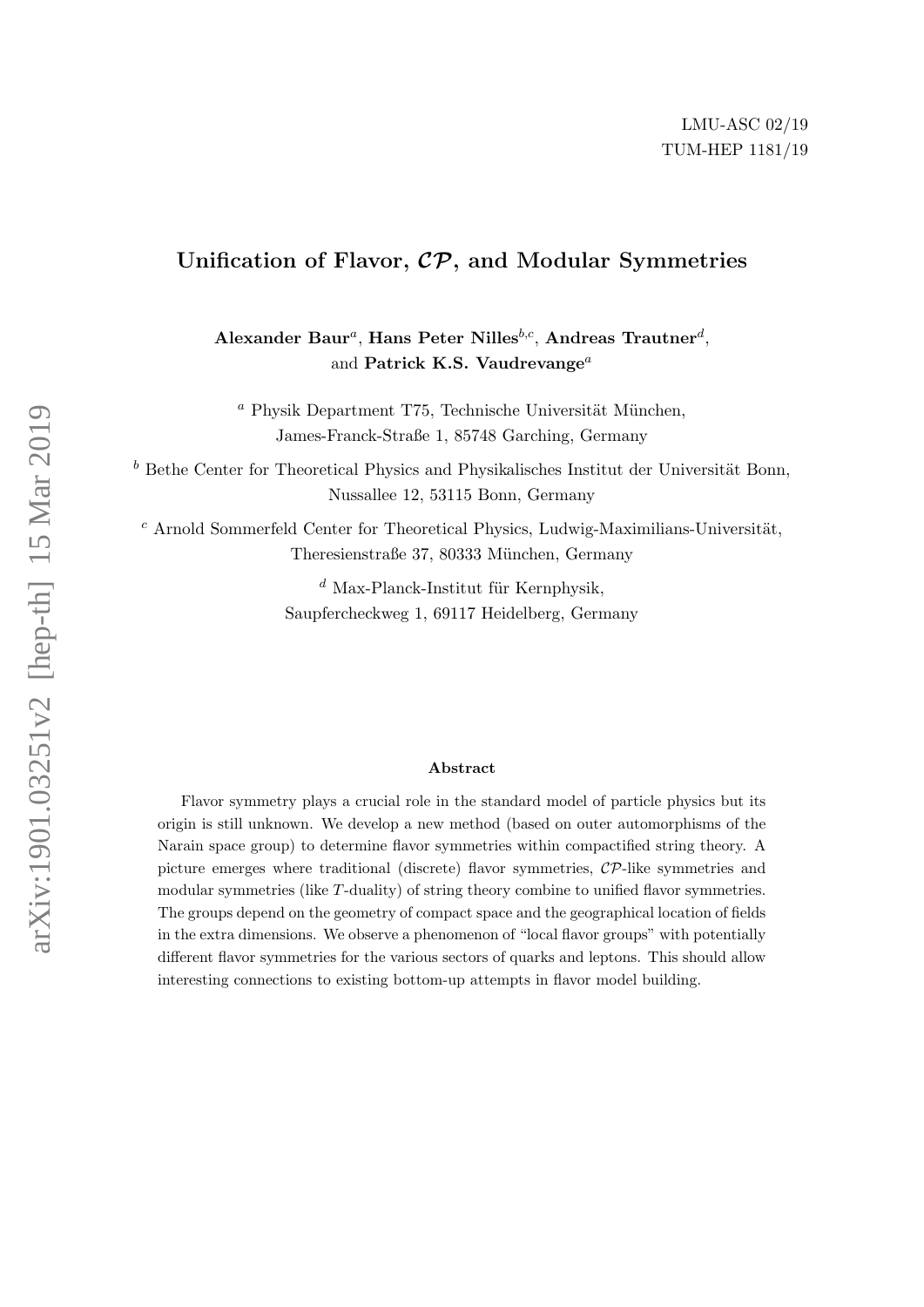## 1 Introduction

Traditionally, CP transformations and flavor symmetries were assumed to be of different origin. More recently, however, it was suggested that  $\mathcal{CP}$  should be considered as an outer automorphism of the flavor group  $[1-5]$  $[1-5]$ . It was shown that such a link between flavor and  $\mathcal{CP}$  has a natural embedding in a string theory framework [\[6\]](#page-15-2). In the present paper we show that in string theory, where symmetries arise from the geometry of compactified extra dimensions and string selection rules  $[7-9]$ , an even stronger link can be established: the  $\mathcal{CP}$  and flavor transformations of the low-energy effective theory are unified in a common symmetry group. This observation has been made in the generalization of the discussion in [\[6\]](#page-15-2) by including duality symmetries of string theory. In our examples, the full unified symmetry (including flavor and  $\cal CP$ ) is a combination of the original flavor symmetry and the T-duality transformations [\[10](#page-15-5)[–16\]](#page-16-0) of the stringy extension.  $\mathcal{CP}$ , originally an outer automorphism of the flavor group, now becomes an element (inner automorphism) of the unified flavor group. As it contains T-duality transformations, this unified flavor group depends on the location in moduli space: it is enhanced at special points of moduli space (where  $\mathcal{CP}$  may be unbroken). At a generic point in moduli space only the original flavor symmetry (possibly with  $\mathcal{CP}$  as an outer automorphism) is present. This allows a connection to the concept of "local grand unification" [\[17,](#page-16-1) [18\]](#page-16-2), where the various fields of the standard model of particle physics (quarks, leptons, and Higgs bosons) live at different locations in compactified higher dimensions and thus feel different subgroups of the unified flavor group. It leads to the flexibility to have different flavor symmetries in the various sectors (e.g. quark and lepton sectors) of the theory. It also allows a connection to model constructions that use T-duality transformations, or more general subgroups of the modular transformations, as flavor symmetries [\[19–](#page-16-3)[33\]](#page-17-0), especially for the mixings in the lepton sector.

This unified picture of flavor and  $\mathcal{CP}$  is rather common and can be derived through a general mechanism that allows a full classification of all flavor symmetries in the given string model. As we shall explain in this paper, the mechanism is based on the consideration of outer automorphisms of the Narain-lattice construction [\[34,](#page-17-1) [35\]](#page-17-2) of string theory with compactified extra dimensions. It is a powerful tool that generalizes previous attempts in the search for flavor symmetries. We shall present the mechanism in its general form and explain the results in the specific example of the two-dimensional  $\mathbb{Z}_3$  orbifold already discussed in ref. [\[6\]](#page-15-2). There the flavor group was  $\Delta(54)$ , and a physical  $\mathcal{CP}$  transformation had to be a non-trivial outer automorphism of this group. However, due to the specific group theoretical structure of  $\Delta(54)$ as a "type I" group [\[4\]](#page-15-6), the physical  $\mathcal{CP}$  symmetry of the light spectrum was naturally broken by the presence of heavy  $\Delta(54)$  doublet states. In the generalized picture,  $\Delta(54)$  is still the symmetry at a generic point in moduli space, but it will be enhanced at specific lines and points of the moduli space. Enhancements here include the groups  $SG(108,17)$ ,  $SG(216,87)$  and even  $SG(324,39).$ <sup>[1](#page-1-0)</sup> For these enhancements, the  $\mathcal{CP}$  transformation of the low-energy spectrum is no longer an outer automorphism, but it becomes an element (inner automorphism) of the

<span id="page-1-0"></span><sup>&</sup>lt;sup>1</sup>Here, we use the SmallGroup library of  $GAP$  [\[36\]](#page-17-3) to denote groups.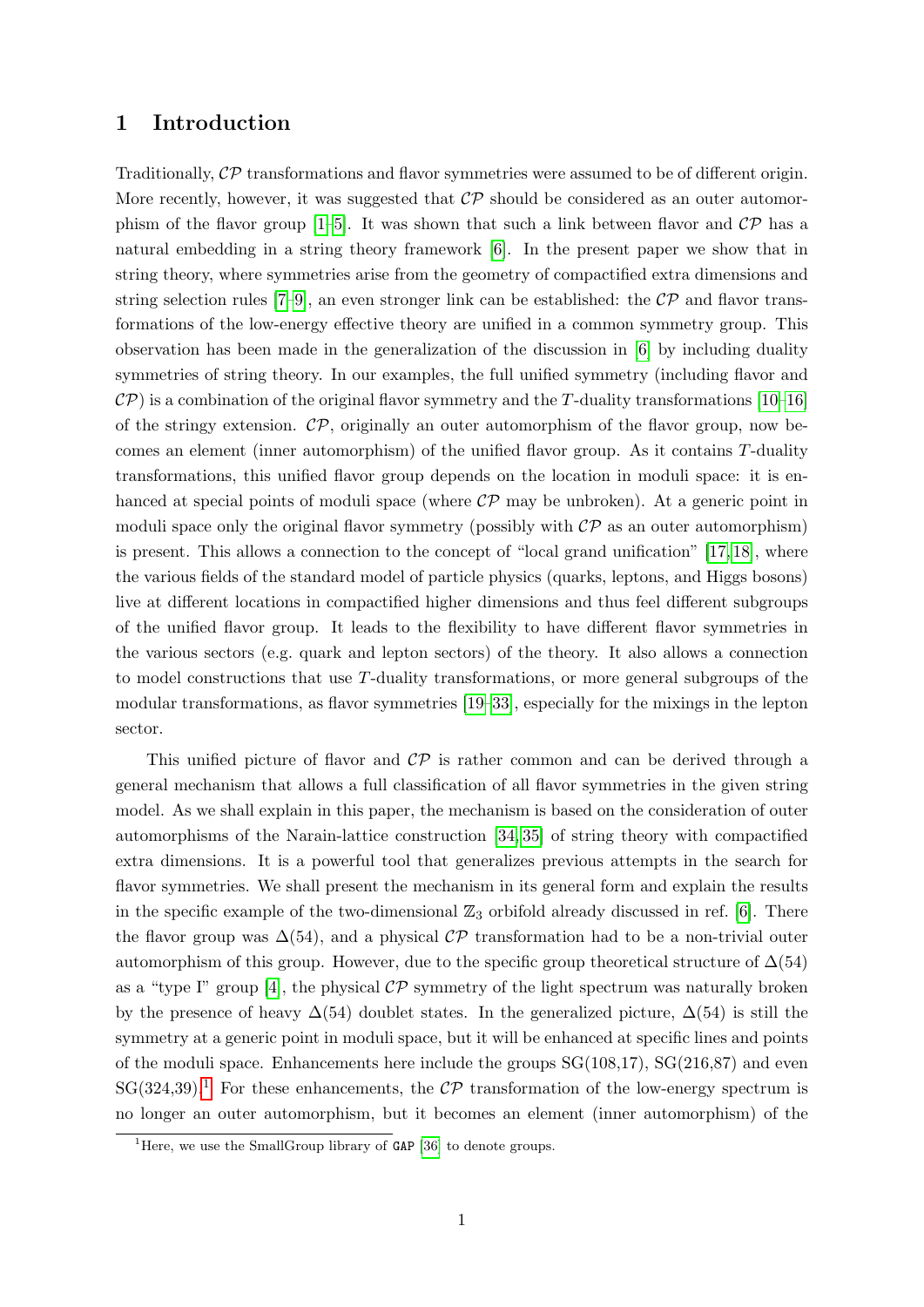unified flavor group. Thus, the low-energy  $\mathcal{CP}$  transformation is conserved at special points, but it will be spontaneously broken at a generic point in moduli space.

The main results of our paper originate from the discussion of the outer automorphisms of the "Narain space group" [\[37–](#page-17-4)[39\]](#page-17-5), where we find that non-Abelian flavor symmetries, modular symmetries of T-duality and  $\mathcal{CP}$  have a common origin in string theory. Hence, a complete classification of the unified flavor symmetry is possible. First we present a warm-up example by the consideration of the outer automorphisms of the geometrical space group and then generalize to the discussion of the outer automorphisms of the "Narain space group". The main results of the discussion include:

- The unification of flavor- and  $\mathcal{CP}$ -symmetries,
- The extension of the traditional flavor group with modular symmetries,
- A diversification of flavor symmetries to "local flavor groups" that depend on the location of fields in compactified extra dimensions (and thus could lead e.g. to different flavor groups for quarks and leptons).

We shall apply this to our example of the two-dimensional  $\mathbb{Z}_3$  orbifold and discuss the interplay of the original  $\Delta(54)$  flavor symmetry and the relevant part of the modular transformation of T-duality, here given by  $\Gamma(3)$  (which is isomorphic to A<sub>4</sub>). We explore different regions in moduli space and construct the enhanced unified flavor groups.

## <span id="page-2-1"></span>2 Outer automorphisms of the space group

As a warm-up example we consider the two-dimensional  $\mathbb{Z}_3$  orbifold  $\mathbb{R}^2/S$ . For the generators of the space group S we can choose  $(\theta, 0)$ ,  $(1, e_1)$ , and  $(1, e_2)$ . The vectors  $e_1$  and  $e_2$  enclose an angle of 120° and have the same length,  $|e_1| = |e_2|$ . They span a two-dimensional lattice which defines the two-torus  $\mathbb{T}^2$ . Furthermore, the so-called twist  $\theta$  is a counter-clockwise 120° rotation matrix with  $\theta^3 = 1$  that maps the torus lattice to itself, i.e.  $\theta e_1 = e_2$ . In this case, a general space group element  $q \in S$  can be expressed as

<span id="page-2-0"></span>
$$
g = (\theta^k, e n) \quad \text{with} \quad k \in \{0, 1, 2\} \quad \text{and} \quad n \in \mathbb{Z}^2 \,. \tag{1}
$$

Here, the vielbein e contains the two basis vectors  $e_1$  and  $e_2$  as columns. The element g acts on a coordinate  $y \in \mathbb{R}^2$  of the two spatial extra dimensions as  $y \stackrel{g}{\mapsto} gy = \theta^k y + e n$ . Consequently, two space group elements  $(\theta^k, e n)$  and  $(\theta^{\ell}, e m)$  multiply as  $(\theta^k, e n)(\theta^{\ell}, e m) = (\theta^{k+\ell}, \theta^k e m +$ e n). Finally, the  $\mathbb{T}^2/\mathbb{Z}_3$  orbifold is defined as a quotient space, i.e.  $y_1 \sim y_2$  if there is a  $g \in S$ such that  $y_1 = g y_2$ . This orbifold has three fixed points, i.e. points that are invariant (up to lattice translations) under the  $120^{\circ}$  rotation, see figure [1.](#page-3-0)

Each element  $g = (\theta^k, e \eta) \in S$  of the space group describes a boundary condition for a closed string on the orbifold [\[40,](#page-17-6) [41\]](#page-17-7). For example, for a worldsheet boson  $y(\tau, \sigma)$  of a closed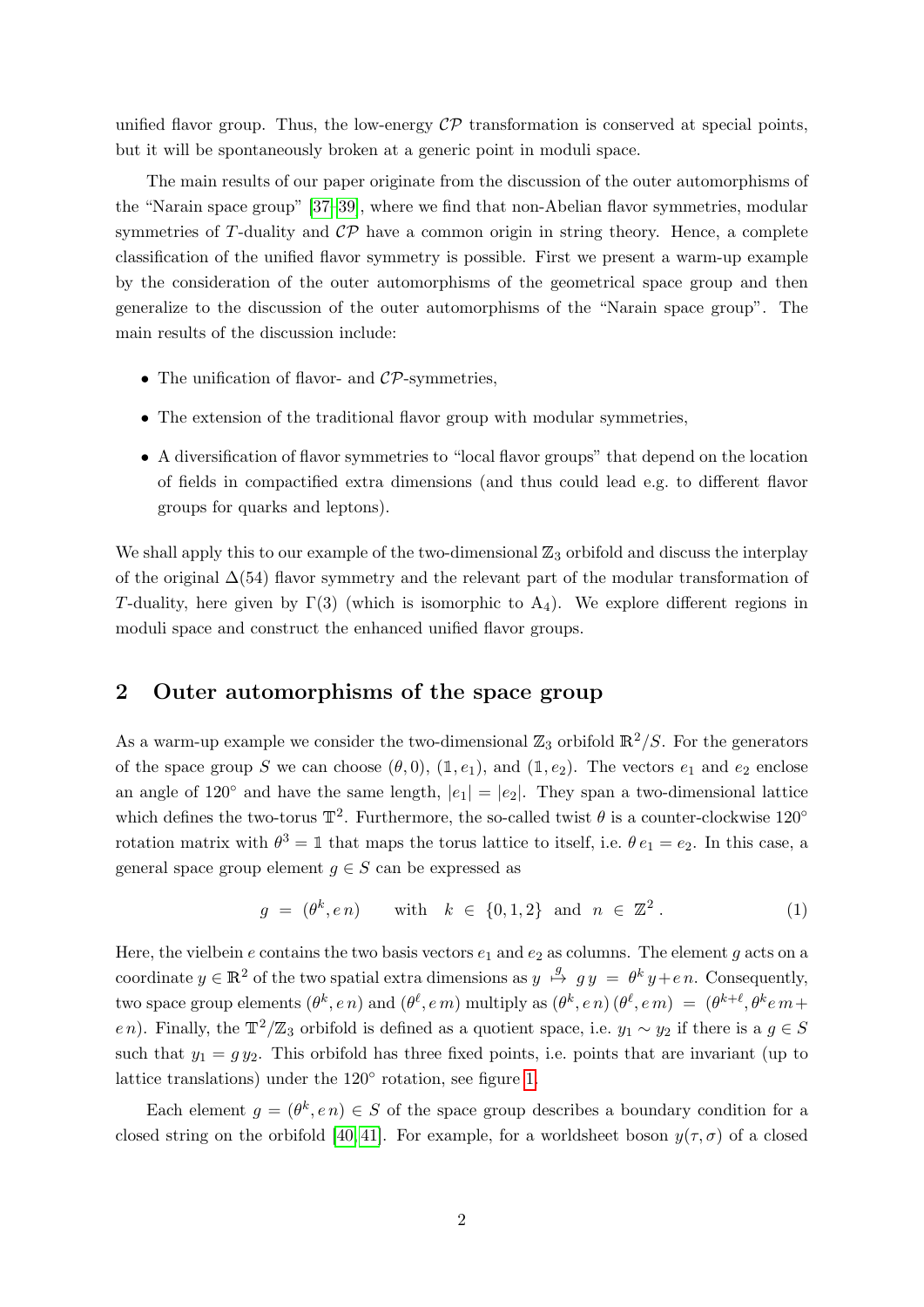

<span id="page-3-0"></span>Figure 1: The fundamental domain of the  $\mathbb{T}^2/\mathbb{Z}_3$  orbifold is depicted in yellow and the three inequivalent fixed-points are blue.  $(X, Y, Z)$  denote three (left-chiral) twisted strings from the first twisted sector, while  $(\bar{X}, \bar{Y}, \bar{Z})$  are three (right-chiral) twisted strings from the second twisted sector.

string we impose the boundary condition

<span id="page-3-1"></span>
$$
y(\tau, \sigma + 1) = gy(\tau, \sigma) \Leftrightarrow y(\tau, \sigma + 1) = \theta^k y(\tau, \sigma) + e n. \tag{2}
$$

g is called the constructing element of the closed string. If g has a fixed point  $y_f \in \mathbb{R}^2$ , i.e. if  $g y_f = y_f$ , the corresponding string eq. [\(2\)](#page-3-1) is localized at  $y_f$  in compactified higher dimensions. However, since  $hy \sim y$  on the orbifold for any  $h \in S$ , the boundary condition eq. [\(2\)](#page-3-1) and

$$
y(\tau, \sigma + 1) = h g h^{-1} y(\tau, \sigma) \tag{3}
$$

describe the same closed string on the orbifold. Hence, closed strings on orbifolds are associated to conjugacy classes  $[g] = \{hg\ h^{-1} \mid h \in S\}$  of the space group. Then, each conjugacy class  $[g]$ of the space group  $S$  corresponds to a class of boundary conditions and, thereby, to a distinct string of the theory. The  $\mathbb{T}^2/\mathbb{Z}_3$  orbifold has seven conjugacy classes that yield massless strings at a generic point in moduli space, i.e. for a generic size of the orbifold and for generic value of the background B-field: The conjugacy class  $[(1, 0)]$  gives the trivial boundary condition of massless untwisted strings and twisted strings correspond to the conjugacy classes

$$
X : [(\theta,0)], \t Y : [(\theta,e_1)], \t Z : [(\theta,e_1+e_2)], \t (4a)
$$

$$
\bar{X} : [(\theta^2, 0)], \qquad \bar{Y} : [(\theta^2, e_1 + e_2)], \qquad \bar{Z} : [(\theta^2, e_2)], \qquad (4b)
$$

from the first  $(\theta)$  and second  $(\theta^2)$  twisted sector, respectively. We choose the convention that the string states  $(X, Y, Z)$  from the first twisted sector give rise to left-chiral degrees of freedom, while  $(\bar{X}, \bar{Y}, \bar{Z})$  from the second twisted sector yield their right-chiral CPT-conjugates needed to form complete left-chiral superfields. Twisted strings are localized at the respective fixed points of their constructing elements. For example, the string X with constructing element from the conjugacy class  $[(\theta, 0)]$  is localized at  $y_f = 0$ , see figure [1.](#page-3-0)

It is advantageous to change the basis from the so-called coordinate basis to the so-called lattice basis. This can be performed for a general space group element, eq. [\(1\)](#page-2-0), as

<span id="page-3-2"></span>
$$
\hat{g} = (e^{-1}, 0) (\theta^k, en) (e, 0) = (\hat{\theta}^k, n) \in \hat{S}, \quad \text{where} \quad \hat{\theta} = \begin{pmatrix} 0 & -1 \\ 1 & -1 \end{pmatrix} \in \text{GL}(2, \mathbb{Z}) \tag{5}
$$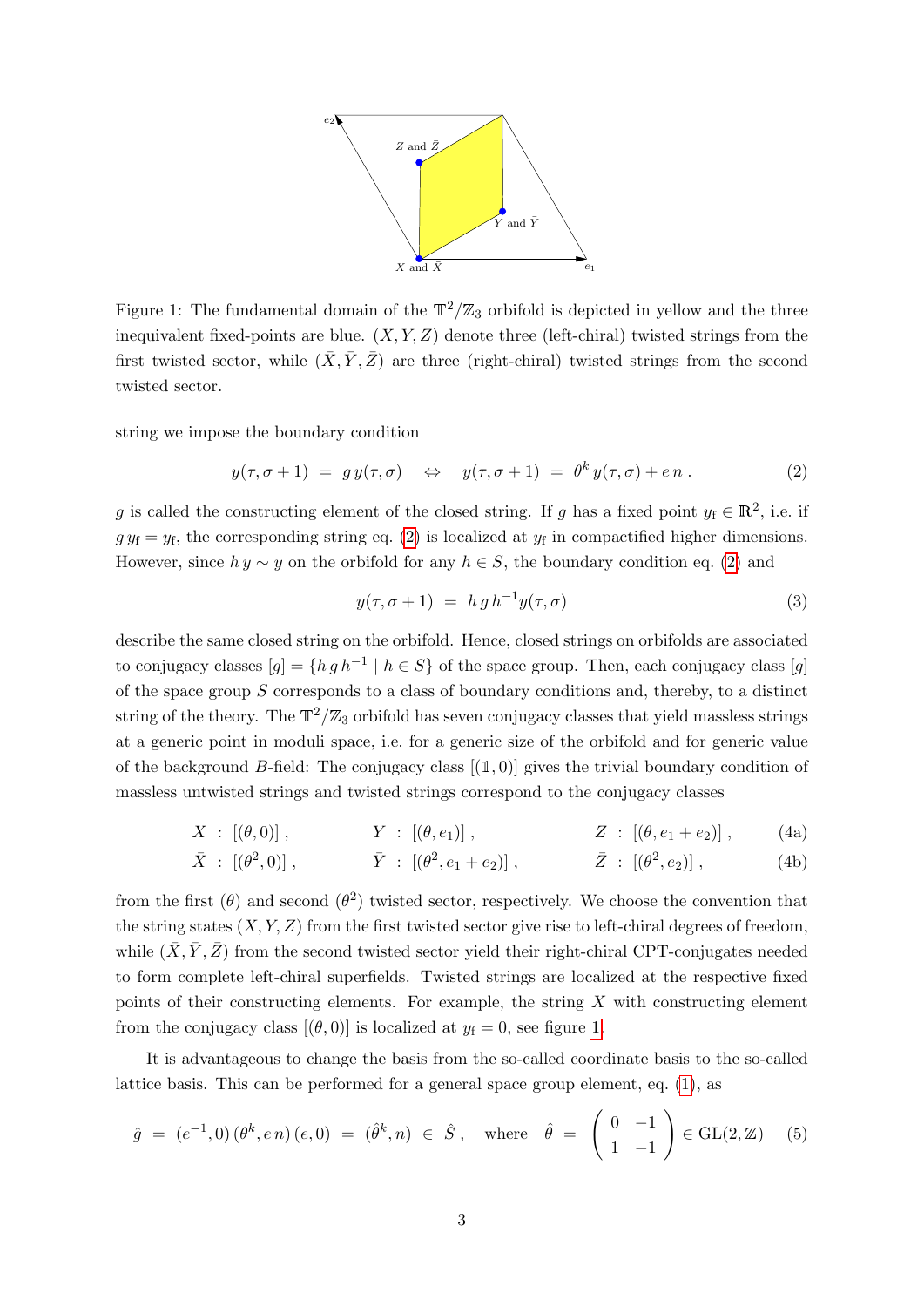is defined via  $\hat{\theta} := e^{-1}\theta e$ , and  $\hat{S}$  denotes the space group in the lattice basis. We can now look at the automorphisms of the space group. An inner automorphism,

$$
\hat{g} \stackrel{\hat{h}}{\mapsto} \hat{h} \,\hat{g} \,\hat{h}^{-1} \in \hat{S} \quad \text{with} \quad \hat{h} \in \hat{S} \,, \tag{6}
$$

maps each conjugacy class  $[\hat{g}]$  to itself and, consequently, each string to itself. Furthermore, for a (bosonic) string to be well-defined on an orbifold, it has to be invariant under the action of the space group that defines the orbifolded string theory. Hence, inner automorphisms act trivially on orbifold-invariant strings. In contrast, an outer automorphism of the space group  $\hat{S}$  can be described by conjugation of the constructing element with an element that is not in  $\hat{S}$ , i.e. there is a transformation  $\hat{h} := (\hat{\sigma}, t) \notin \hat{S}$  such that for all constructing elements  $\hat{g} \in \hat{S}$ we have

$$
\hat{g} \stackrel{\hat{h}}{\mapsto} \hat{h} \,\hat{g} \,\hat{h}^{-1} \stackrel{!}{\in} \hat{S} \,. \tag{7}
$$

Spelled out explicitly, this is equivalent to the following conditions on  $\hat{\sigma} \in GL(2, \mathbb{Z})$  and t: For each  $k \in \{0, 1, 2\}$  $k \in \{0, 1, 2\}$  $k \in \{0, 1, 2\}$  there must be a  $k' \in \{0, 1, 2\}$  and  $n' \in \mathbb{Z}^2$  such that<sup>2</sup>

<span id="page-4-1"></span>
$$
\hat{\sigma}\,\hat{\theta}^k\,\hat{\sigma}^{-1}\quad \stackrel{!}{=}\quad \hat{\theta}^{k'}\,,\tag{8a}
$$

$$
\left(\mathbb{1} - \hat{\sigma}\,\hat{\theta}^k\,\hat{\sigma}^{-1}\right)\,t \quad \stackrel{!}{=} \quad n'\,. \tag{8b}
$$

This is a special case of the general consistency conditions for outer automorphisms [\[5\]](#page-15-1). Solutions to these conditions can be written as shifts or rotations, the ones relevant for our illustration are generated by the two elements  $\hat{h}_i$  given by

<span id="page-4-2"></span>
$$
\hat{h}_1 := (-1, 0), \quad \hat{h}_2 := (1, t) \quad \text{with} \quad t := \begin{pmatrix} \frac{2}{3} \\ \frac{1}{3} \end{pmatrix}.
$$
\n(9)

These elements of the outer automorphism group have the following geometrical interpretation:  $\hat{h}_1$  yields a 180° rotation and  $\hat{h}_2$  gives a  $\mathbb{Z}_3$  translation, since  $(\hat{h}_2)^3 = (1, 3t)$  is an inner automorphism of  $\hat{S}$ , see figures [2a](#page-5-0) and [2b.](#page-5-1)

Together, the transformations  $\hat{h}_1$  and  $\hat{h}_2$  generate the permutation group

$$
S_3 = \left\langle \hat{h}_1, \hat{h}_2 \middle| \left( \hat{h}_1 \right)^2 = \left( \hat{h}_2 \right)^3 = \left( \hat{h}_2 \hat{h}_1 \right)^2 = \mathbb{1} \right\rangle , \tag{10}
$$

that acts geometrically as all permutations of the three fixed points of the  $\mathbb{Z}_3$  orbifold. If one takes into account the  $\mathbb{Z}_3 \times \mathbb{Z}_3$  space group selection rule of the two-dimensional  $\mathbb{Z}_3$ orbifold [\[42,](#page-17-8) [43\]](#page-17-9), the combined flavor symmetry results as [\[7\]](#page-15-3)

$$
\Delta(54) = S_3 \ltimes (\mathbb{Z}_3 \times \mathbb{Z}_3) \ . \tag{11}
$$

Note that in ref. [\[7\]](#page-15-3) the  $S_3$ -symmetry had been postulated from geometrical considerations while here we have deduced it from the outer automorphisms of the space group. As a remark, our approach eq. [\(8\)](#page-4-1) is similar to the identification of flavor symmetries in complete intersection Calabi-Yau manifolds [\[44,](#page-17-10) [45\]](#page-17-11). Still, this is not the full picture. To obtain the complete flavor

<span id="page-4-0"></span><sup>&</sup>lt;sup>2</sup>Here, we have used  $\hat{g} = (\hat{\theta}^k, n) \in \hat{S}$ ,  $\hat{h} = (\hat{\sigma}, t) \notin \hat{S}$  and we have absorbed  $\hat{\sigma} n \in \mathbb{Z}^2$  in the definition of n'.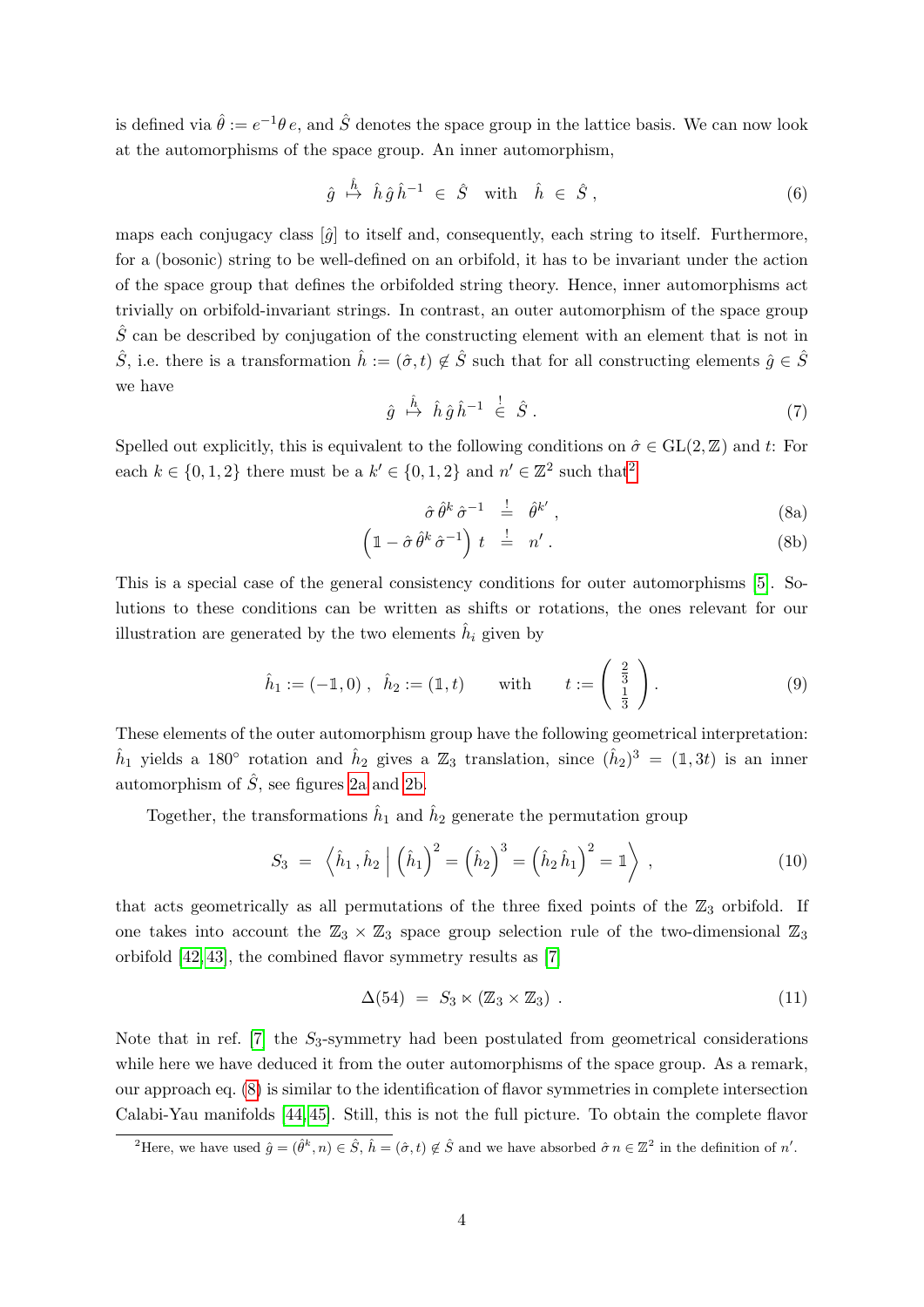<span id="page-5-1"></span><span id="page-5-0"></span>

Figure 2: The  $\mathbb{T}^2/\mathbb{Z}_3$  orbifold and the actions of the outer automorphisms: (a) the 180<sup>°</sup> rotation  $\hat{h}_1$  maps X to itself and interchanges Y and Z (and analogously for  $(\bar{X}, \bar{Y}, \bar{Z})$ ) and (b) the  $\mathbb{Z}_3$  translation  $\hat{h}_2$  rotates the three twisted states.

group of string theory we have to analyze the outer automorphisms of the Narain space group. This Narain approach will also reveal "non-geometric" symmetries that are not accessible in the geometrical approach: For example, also the  $\mathbb{Z}_3 \times \mathbb{Z}_3$  space group selection rules (as discussed in our warm-up example here) will be part of the outer automorphisms of the Narain space group. In the more general picture there will be enhanced flavor symmetries, some of which originate from the modular symmetries of string theory and appear to be non-universal in moduli space.

## <span id="page-5-3"></span>3 Outer automorphisms of the Narain space group

In this section we extend the discussion of outer automorphisms of the geometrical space group to the Narain space group. It turns out that the outer automorphisms of the Narain space group give rise to the full (non-Abelian) unified flavor symmetry of the theory: it includes (i) possible permutation symmetries of the various fixed points and sectors of the orbifold, (ii) the space group selection rule of strings splitting and joining while moving on the surface of the orbifold, (iii) the target-space modular symmetries of T-duality and (iv)  $\mathcal{CP}$ -like transformations.<sup>[3](#page-5-2)</sup> In fact, the total resulting flavor symmetry depends on the precise value of the Kähler and complex structure moduli, i.e. colloquially speaking, on the region in moduli space. In more detail, for certain shapes/sizes of the orbifold and for certain values of the background B-field the (non-Abelian) flavor symmetry gets enhanced.

We focus mainly on the bosonic string coordinates and consider a symmetric  $\mathbb{T}^D/\mathbb{Z}_K$ orbifold with  $\mathbb{Z}_K$  twist  $\Theta$  in the Narain formulation, see appendix [A.](#page-14-0) In this formulation the D-dimensional compactified string coordinates  $y$  are separated into  $D$  right- and  $D$  left-moving degrees of freedom,  $y_R$  and  $y_L$ , collectively denoted by  $Y = (y_R, y_L)^T$ . Now, in analogy to the geometrical construction discussed in section [2,](#page-2-1) Y is compactified on a 2D-dimensional torus

<span id="page-5-2"></span> $3A$  CP-like transformation is a transformation that acts like a physical CP transformation on some but not all states of a theory [\[4\]](#page-15-6).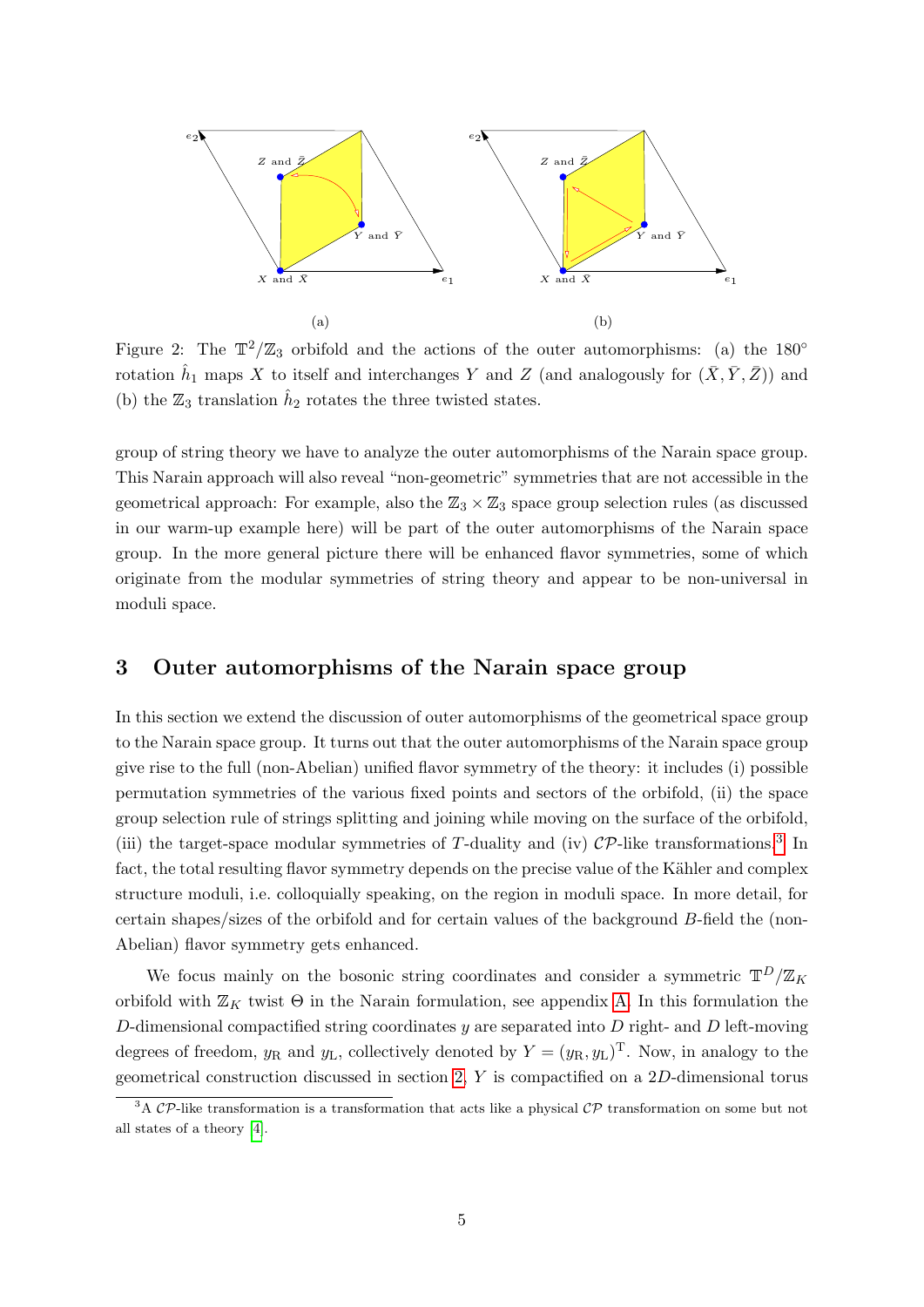defined by a 2D-dimensional Narain lattice with vielbein  $E$ , composed out of basis vectors  $E_i$ for  $i = 1, \ldots, 2D$ , and a metric with  $(D, D)$  signature  $\eta = \text{diag}(-1, 1)$ . The  $\mathbb{Z}_K$  Narain space group  $S_{\text{Narain}}$  is defined by its generators  $(\Theta, 0)$ ,  $(1, E_i)$  for  $i = 1, ..., 2D$ . A general element  $g \in S_{\text{Narian}}$  reads

$$
g = (\Theta^k, E\,\hat{N}), \quad \text{with} \quad \Theta = \left(\begin{array}{cc} \theta_{\mathcal{R}} & 0\\ 0 & \theta_{\mathcal{L}} \end{array}\right), \quad k \in \{0, \dots, K - 1\} \quad \text{and} \quad \hat{N} \in \mathbb{Z}^{2D} \,, \tag{12}
$$

where  $\hat{N}$  contains the D winding and D Kaluza-Klein (KK) quantum numbers of the string. The  $\mathbb{Z}_K$  Narain orbifold can be described as an extension of the geometrical construction discussed in section [2](#page-2-1) from coordinates  $y$  to right- and left-movers  $Y$ . Therefore, one identifies

$$
Y \sim gY = \Theta^k Y + E\hat{N} \,. \tag{13}
$$

A symmetric  $\mathbb{Z}_K$  orbifold is obtained under the assumption that the 2D-dimensional rotation matrix Θ acts left-right-symmetrically on the 2D-dimensional Narain lattice, i.e.  $\theta_R = \theta_L = \theta$ for symmetric  $\mathbb{Z}_K$  orbifolds. Finally, we change the basis to the lattice basis (denoted by hatted quantities),

$$
\hat{g} = (E^{-1}, 0) (\Theta^k, E \hat{N}) (E, 0) = (\hat{\Theta}^k, \hat{N}) \in \hat{S}_{\text{Narain}}
$$
, where  $\hat{\Theta} := E^{-1} \Theta E$ . (14)

Similar to the geometric space group, a conjugacy class  $[\hat{g}]$  of the Narain space group defines a class of boundary conditions and, thereby, gives rise to a distinct string. Strings on orbifolds have to be invariant under inner automorphisms of the Narain space group  $\ddot{S}_{\text{Narain}}$ . Hence, inner automorphisms of  $\hat{S}_{\text{Narain}}$  act trivially on orbifold-invariant strings. In contrast, outer automorphisms of  $\hat{S}_{\text{Narain}}$  correspond to the symmetries of the full (bosonic) string theory on orbifolds. Outer automorphisms of the Narain space group  $\hat{S}_{\text{Narain}}$  are given by transformations  $\hat{h} := (\hat{\Sigma}, \hat{T}) \notin \hat{S}_{\text{Narain}}$  which act on each element  $\hat{g} \in \hat{S}_{\text{Narain}}$  such that

$$
\hat{g} \stackrel{\hat{h}}{\rightarrow} \hat{h} \hat{g} \hat{h}^{-1} \stackrel{!}{\leftarrow} \hat{S}_{\text{Narain}} \,. \tag{15}
$$

Spelled out explicitly, this is equivalent to a set of consistency conditions requiring that for each k there must be an  $k' \in \{0, ..., K-1\}$  and  $\hat{N}' \in \mathbb{Z}^{2D}$  such that  $\hat{\Sigma} \in GL(2D, \mathbb{Z})$  and

<span id="page-6-1"></span><span id="page-6-0"></span>
$$
\hat{\Sigma}\,\hat{\Theta}^k\,\hat{\Sigma}^{-1} \quad \stackrel{!}{=} \quad \hat{\Theta}^{k'}\,,\tag{16a}
$$

$$
\left(\mathbb{1}-\hat{\Sigma}\,\hat{\Theta}^k\,\hat{\Sigma}^{-1}\right)\,\hat{T} \quad \stackrel{!}{=} \quad \hat{N}'\,,\tag{16b}
$$

in analogy to eq. [\(8\)](#page-4-1). The translational part can be fractional, i.e.  $\hat{T} \notin \mathbb{Z}^{2D}$ , and  $\hat{\Sigma}$  may not be a  $\mathbb{Z}_K$  rotation, i.e.  $\hat{\Sigma} \neq \hat{\Theta}^{\ell}$  for  $\ell = 1, \ldots, K - 1$ . In addition to the consistency conditions,  $\hat{\Sigma}$ must be a modular transformation (i.e. it must satisfy  $\hat{\Sigma}^T \hat{\eta} \hat{\Sigma} = \hat{\eta}$ ) in order to be a symmetry of the Narain lattice.

As a solution to these conditions one can find a set of generators of the outer automorphism group of the form

$$
\{(\hat{\Sigma}_1, 0), (\hat{\Sigma}_2, 0), \ldots, (\mathbb{1}, \hat{T}_1), (\mathbb{1}, \hat{T}_2), \ldots\},\tag{17}
$$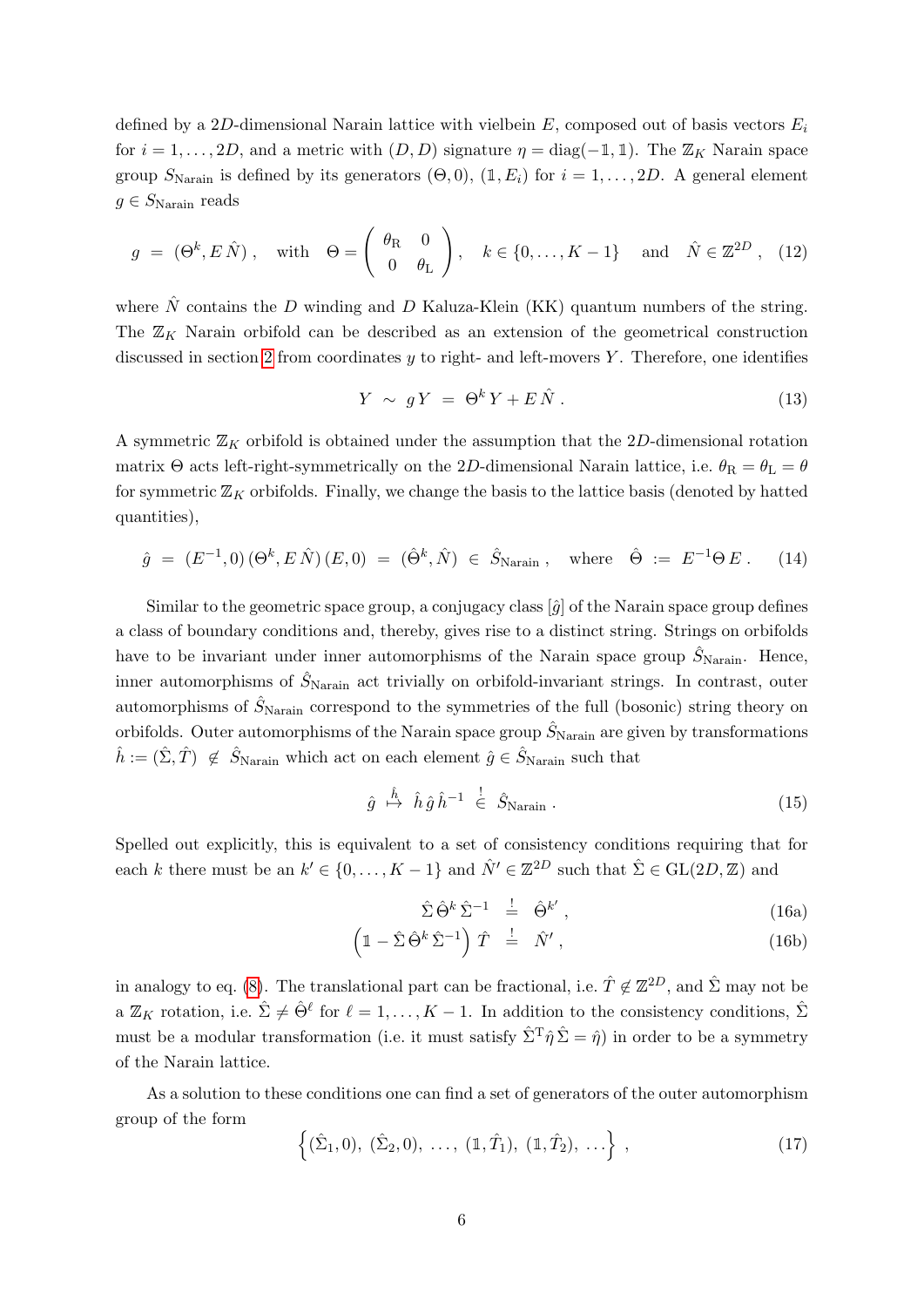i.e. the outer automorphism group can be generated by pure rotations  $(\hat{\Sigma}_i, 0) \notin \hat{S}_{\text{Narain}}$  and pure translations  $(1, \hat{T}_j) \notin \hat{S}_{\text{Narain}}$  – roto-translations  $(\hat{\Sigma}, \hat{T})$  are not needed as generators<sup>[4](#page-7-0)</sup>.

Finally, it is instructive to transform the matrix  $\hat{\Sigma}$  back to the coordinate basis such that

$$
\hat{\Sigma} = E^{-1} \Sigma E, \text{ subject to the condition } \Sigma^{\mathrm{T}} \eta \Sigma = \eta. \tag{18}
$$

A flavor symmetry transformation  $\Sigma$  should leave  $(p_R)^2$  and  $(p_L)^2$  invariant (and consequently the right- and left-moving string masses). Thus, we have to demand

$$
\Sigma \stackrel{!}{=} \begin{pmatrix} \sigma_{\rm R} & 0 \\ 0 & \sigma_{\rm L} \end{pmatrix} \text{ where } \sigma_{\rm R}, \sigma_{\rm L} \in O(D) \Leftrightarrow \Sigma^{\rm T} \Sigma = \mathbb{1}. \tag{19}
$$

Demanding this condition on the outer automorphism  $(\Sigma, 0)$  leaves the compactification moduli invariant. Such a transformation belongs to the traditional flavor symmetry.

Let us now specialize to traditional flavor symmetries in two compactified dimensions  $D = 2$ . Since in this case  $\sigma_R$  and  $\sigma_L$  are two-dimensional orthogonal matrices,  $\sigma_R$ ,  $\sigma_L \in O(2)$ , each of them can be uniquely parametrized by one angle,  $\alpha_R$  and  $\alpha_L$ , respectively. For example

$$
\sigma_{\rm R}(\alpha_{\rm R}) = \begin{pmatrix} \cos(\alpha_{\rm R}) & \mp \sin(\alpha_{\rm R}) \\ \sin(\alpha_{\rm R}) & \pm \cos(\alpha_{\rm R}) \end{pmatrix},\tag{20}
$$

where the different signs correspond to a rotation or a reflection, respectively. As a consequence of [\(16a\)](#page-6-0), for  $\mathbb{Z}_K$  orbifolds with  $K \neq 2$  in  $D = 2$  the matrices  $\sigma_R$  and  $\sigma_L$  have to have the same determinant,

$$
\det(\sigma_R) = \det(\sigma_L). \tag{21}
$$

Hence, the matrices  $\sigma_R$  and  $\sigma_L$  describe either both rotations or both reflections, labeled by subscripts "rot." or "refl.", respectively. In both cases,  $\Sigma$  can be symmetric (i.e.  $\sigma_R = \sigma_L$  thus  $\alpha = \alpha_R = \alpha_L$ ) or asymmetric (i.e.  $\sigma_R \neq \sigma_L$  thus  $\alpha_R \neq \alpha_L$ ) and we denote the corresponding  $\hat{\Sigma}$ -matrix in the lattice basis by  $\hat{S}(\alpha)$  or  $\hat{A}(\alpha_{\rm R}, \alpha_{\rm L})$ , respectively. Consequently, going back to the lattice basis, the outer automorphisms  $(\hat{\Sigma}, 0)$  fall into four categories, where  $\hat{\Sigma}$  can be either

<span id="page-7-1"></span>
$$
\hat{S}_{\text{rot.}}(\alpha) , \ \hat{S}_{\text{refl.}}(\alpha) , \ \hat{A}_{\text{rot.}}(\alpha_{\text{R}}, \alpha_{\text{L}}) , \quad \text{or} \quad \hat{A}_{\text{refl.}}(\alpha_{\text{R}}, \alpha_{\text{L}}) . \tag{22}
$$

Reflections are obviously of order 2, i.e.  $\hat{S}_{\text{refl.}}(\alpha)^2 = \hat{A}_{\text{refl.}}(\alpha_R, \alpha_L)^2 = \mathbb{1}$ . On the other hand, rotations must map the four-dimensional Narain lattice to itself. Thus, the order of fourdimensional rotations is restricted to the values

$$
\{1, 2, 3, 4, 5, 6, 8, 10, 12\},\tag{23}
$$

using the Euler- $\phi$  function [\[46\]](#page-17-12).

In general, the  $4 \times 4$  matrices  $\hat{\Sigma} = E^{-1} \Sigma E$  obtained from eq. [\(22\)](#page-7-1) are integer matrices only for special values of the moduli that parametrize the vielbein  $E$  of the Narain lattice. Thus, the traditional flavor symmetry obtained from the outer automorphism group of the Narain space group depends on the value of the moduli.

<span id="page-7-0"></span><sup>&</sup>lt;sup>4</sup>Assuming we had a non-trivial roto-translation  $(\hat{\Sigma}, \hat{T})$  as a solution to eq. [\(16\)](#page-6-1). Then also  $(\hat{\Sigma}, 0)$  and  $(1, \hat{T})$ are solutions.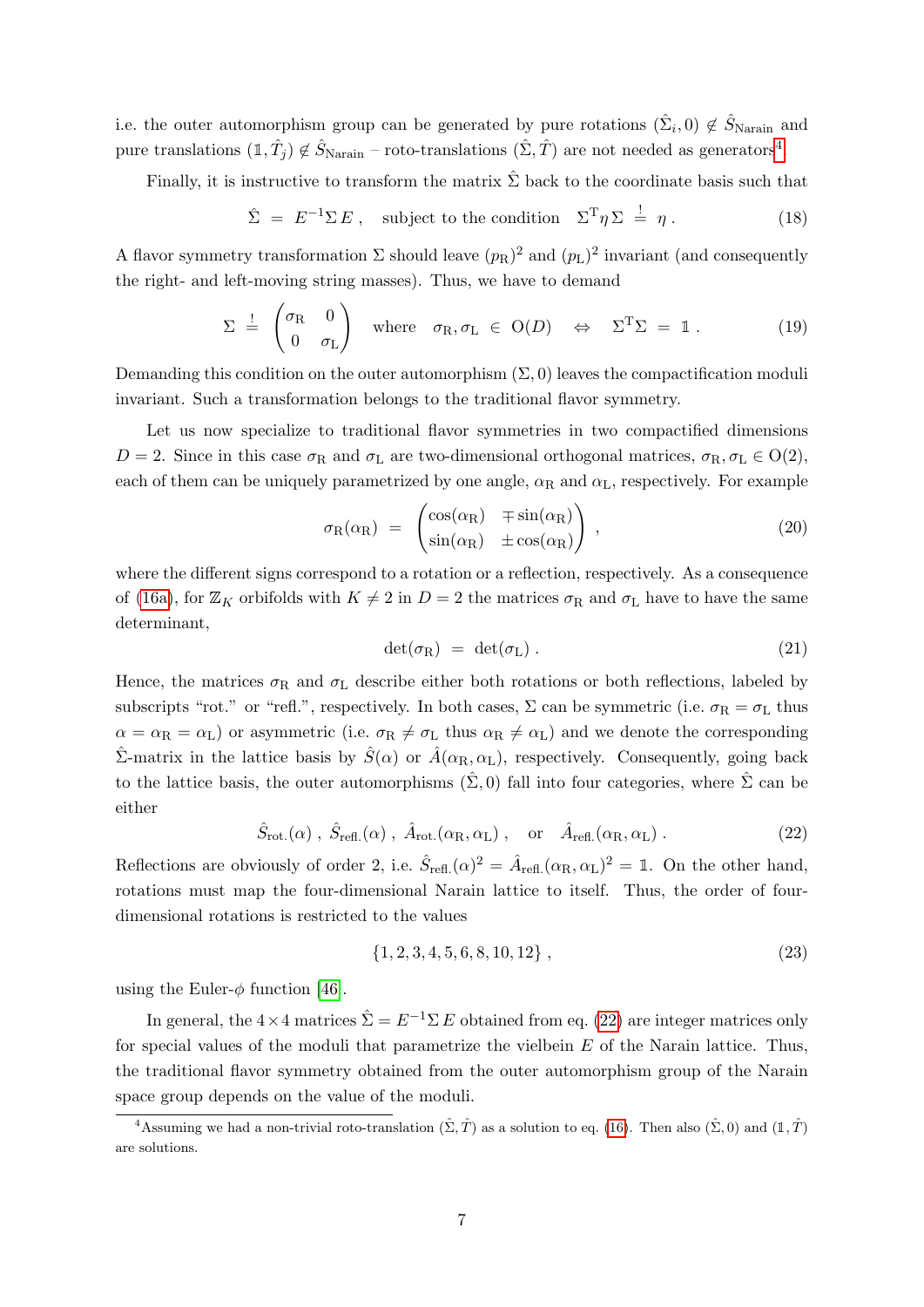## 4 Flavor symmetries of the  $\mathbb{Z}_3$  orbifold

In this section we shall use the method based on the automorphisms of the Narain space group to determine the traditional flavor symmetry of the  $\mathbb{T}^2/\mathbb{Z}_3$  orbifold. We will see that the non-Abelian flavor symmetry  $\Delta(54)$  is a subgroup of the unified flavor group:  $\Delta(54)$  will be enhanced in certain regions of moduli space by the modular symmetries of the underlying string theory.

To obtain the symmetric  $\mathbb{Z}_3$  orbifold of the  $(2, 2)$ -dimensional Narain lattice  $\Gamma$  we choose a special Narain vielbein  $E$  (see appendix [A\)](#page-14-0) by setting

<span id="page-8-0"></span>
$$
e = R \begin{pmatrix} 1 & -\frac{1}{2} \\ 0 & \frac{\sqrt{3}}{2} \end{pmatrix} \quad \text{and} \quad B = b \alpha' \begin{pmatrix} 0 & 1 \\ -1 & 0 \end{pmatrix} . \tag{24}
$$

The real parameters b and  $r := \frac{R^2}{\alpha'}$  are combined into the Kähler modulus T and the complex structure modulus  $U$  of the two-torus, i.e.

$$
T = b + i\frac{\sqrt{3}}{2}r \quad \text{and} \quad U = \exp\left(\frac{2\pi i}{3}\right). \tag{25}
$$

We see that the complex structure modulus  $U$  is frozen and the Kähler modulus  $T$  parametrizes the  $(b, r)$ -moduli space of the symmetric  $\mathbb{Z}_3$  Narain orbifold in  $D = 2$ . This means that the Narain lattice  $\Gamma$  can be deformed by freely choosing the Kähler modulus T while the  $\mathbb{Z}_3$ symmetry of  $\Gamma$  is kept intact. Now, the (left-right-symmetric)  $\mathbb{Z}_3$  Narain orbifold can be specified by the Narain space group defined by the elements

$$
\hat{g} = (\hat{\Theta}^k, \hat{N}) \in \hat{S}_{\text{Narain}} , \quad \text{with} \quad \hat{\Theta} = E^{-1} \Theta E = \begin{pmatrix} \hat{\theta} & 0 \\ 0 & \hat{\theta}^{-T} \end{pmatrix} , \tag{26}
$$

where the two-dimensional twist matrix  $\hat{\theta} = e^{-1}\theta e$  is given in eq. [\(5\)](#page-3-2). Due to the choice of the Narain vielbein E specified in eq. [\(24\)](#page-8-0) and appendix [A,](#page-14-0) the Narain twist  $\hat{\Theta}$  in the lattice basis is a symmetry of the Narain lattice  $\hat{\Theta}^T \hat{\eta} \hat{\Theta} = \hat{\eta}$ , as necessary. The symmetries of the (2, 2)dimensional Narain lattice are isomorphic to  $SL(2, \mathbb{Z})_T \times SL(2, \mathbb{Z})_U$  and  $B \mapsto -B$  (together with  $G_{12} \mapsto -G_{12}$  [\[13\]](#page-15-7)). After the orbifolding the complex structure modulus U is fixed, thus  $SL(2, \mathbb{Z})_U$  is broken. Therefore, we can focus on the remaining  $SL(2, \mathbb{Z})_T$  modular symmetry and on the  $\mathcal{CP}$ -like transformation  $B \mapsto -B$ .

Under  $SL(2, \mathbb{Z})_T$  modular transformations untwisted and twisted strings transform nontrivially  $[11]$ . Acting on massless strings only, the modular group turns out to be  $T'$ , i.e. the double covering group of  $A_4 \simeq \Gamma(3)$  [\[13\]](#page-15-7). Combined with the transformation  $B \mapsto -B$  the group gets further enhanced to  $GL(2,3)$  (i.e.  $SG(48, 29)$ ).

As described in section [3,](#page-5-3) the relevant outer automorphisms of the Narain lattice are described by pure rotations  $(\hat{\Sigma}_i, 0)$  from the modular symmetries  $\hat{\Sigma}_i \in SL(2, \mathbb{Z})_T$  and pure translations  $(1,\hat{T}_j)$  of the four-dimensional Narain lattice that fulfill the consistency condi-tion [\(16\)](#page-6-1). Generally, the transformations  $\hat{\Sigma}_i$  act non-trivially on the T-modulus. However,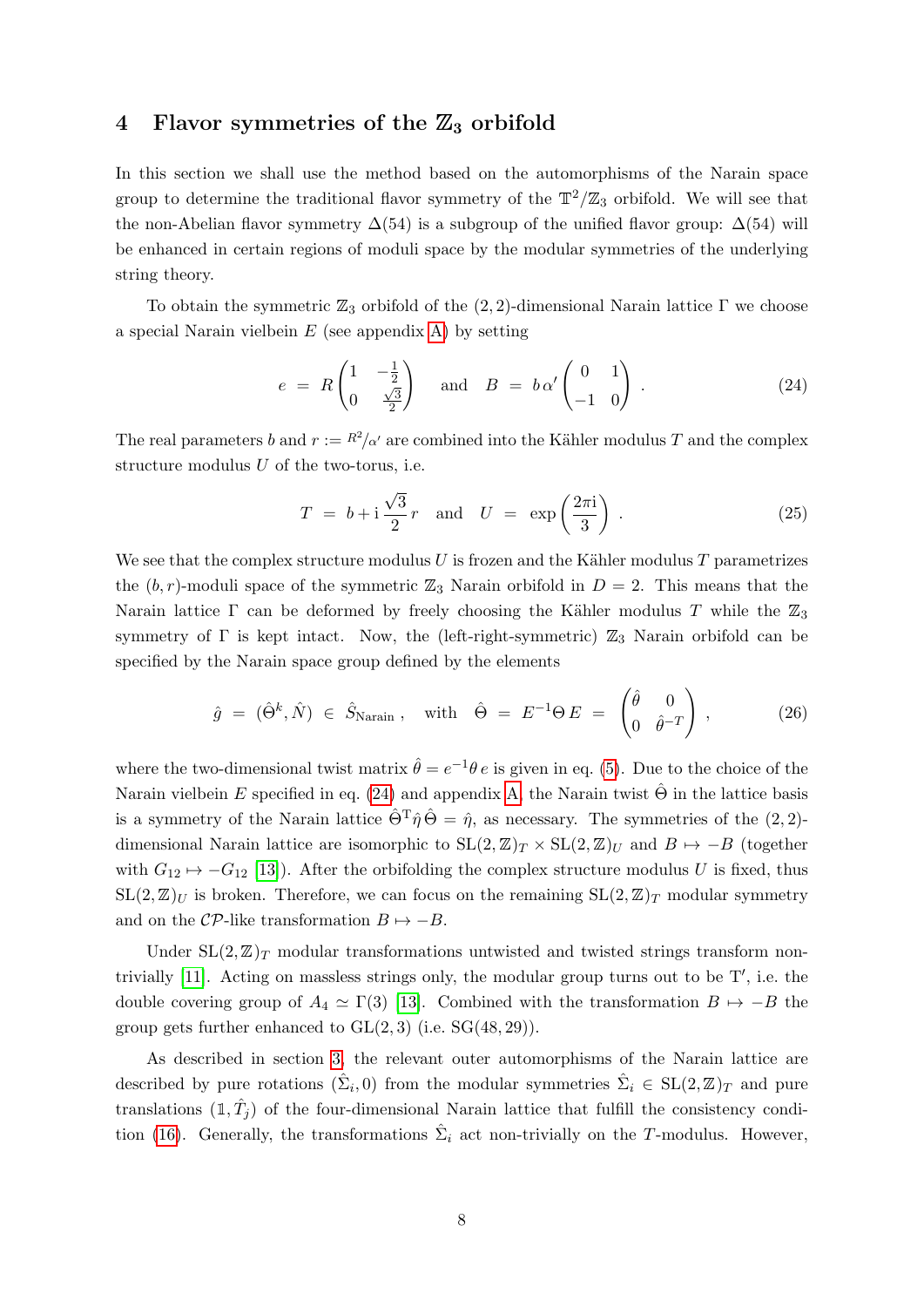at some specific points in moduli space some transformations  $\hat{\Sigma}_i$  might leave the vacuum expectation value (VEV)  $\langle T \rangle$  of the Kähler modulus invariant. Then,  $\hat{\Sigma}_i$  is an element of the traditional flavor symmetry at the point  $\langle T \rangle$  in T-moduli space. If  $\hat{\Sigma}_i$  leaves  $\langle T \rangle$  invariant we get  $\Sigma_i \in O(2) \times O(2)$  and these rotations fall into the four categories specified in eq. [\(22\)](#page-7-1): symmetric and asymmetric rotations and symmetric and asymmetric reflections. In the following we shall discuss these specific cases. We shall only present the results here and provide the more technical derivation in a future publication, which will include a derivation of the transformation behavior of twisted and untwisted strings under the action of the outer automorphisms of the Narain space group, and a full discussion of the origin of the modular symmetry  $GL(2,3)$ .

#### 4.1 Generic Point in  $\langle T \rangle$

At a generic point  $\langle T \rangle$  in the T-moduli space, the outer automorphisms that leave the Kähler modulus  $T$  invariant can be generated by two translations  $A$  and  $B$  and a symmetric rotation C given by  $\hat{S}_{\text{rot.}}(\pi) = -\mathbb{1}$  in eq. [\(22\)](#page-7-1), i.e.

<span id="page-9-0"></span>
$$
A := (\mathbb{1}, \hat{T}_1), B := (\mathbb{1}, \hat{T}_2) \text{ with } \hat{T}_1 := \begin{pmatrix} \frac{1}{3} \\ \frac{2}{3} \\ 0 \\ 0 \end{pmatrix}, \hat{T}_2 := \begin{pmatrix} 0 \\ 0 \\ \frac{1}{3} \\ \frac{1}{3} \end{pmatrix}, \text{ and } C := (-\mathbb{1}, 0).
$$
\n
$$
(27)
$$

The automorphism A shifts the winding number and B shifts the KK number. Comparing eq. [\(27\)](#page-9-0) to the generators of the outer automorphisms of the geometrical space group  $\hat{h}_1$  =  $(-1,0)$  and  $\hat{h}_2 = (1,t)$ , listed in eq. [\(9\)](#page-4-2), we can identify the correspondences

$$
A^2 \leftrightarrow \hat{h}_2 \quad \text{and} \quad C \leftrightarrow \hat{h}_1 \,. \tag{28}
$$

The  $\mathbb{Z}_3$  Narain outer automorphism B is not accessible in the geometrical case. Acting with B on untwisted and twisted strings, we observe that  $A^2B^2AB$  and B give rise to the  $\mathbb{Z}_3\times\mathbb{Z}_3$  point and space group selection rules [\[42,](#page-17-8) [43\]](#page-17-9). Altogether, A, B, and C generate the flavor symmetry  $\Delta(54)$  at a generic point in moduli space from the outer automorphisms of the Narain space group. This should be compared to the result in our warm-up example discussed earlier, where only the  $S_3$  subgroup could be obtained from the outer automorphisms of the geometrical space group.

# <span id="page-9-1"></span>4.2 Special B-field with  $b = \frac{1}{2} \times \text{integer}$

Let us now show that for generic radii r but quantized values of the B-field,  $b = nB/2$  with  $n_B \in \mathbb{Z}$ , the flavor symmetry gets enhanced. Consider the left-right-symmetric reflective outer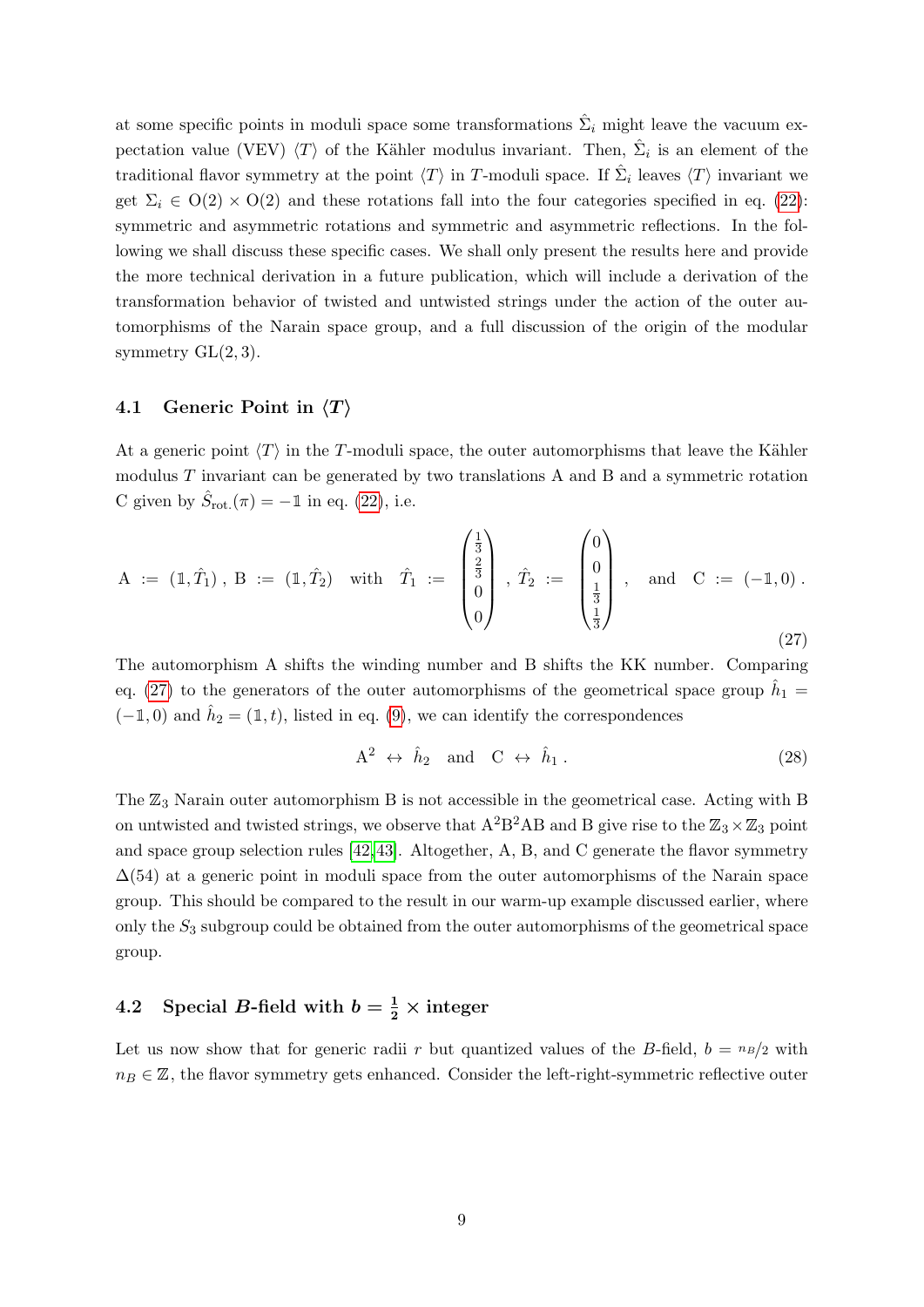

<span id="page-10-0"></span>Figure 3: Points and curves of flavor symmetry enhancement in the moduli space  $T = b + i\sqrt{3}/2r$ . The dark teal area is the fundamental domain of  $SL(2, \mathbb{Z})_T$ , while the light teal area is the one of T' (for both, modulo  $B \mapsto -B$ ). On the vertical red lines and on the black semicircles the flavor group  $\Delta(54)$  gets enhanced to SG(108, 17), see sections [4.2](#page-9-1) and [4.3.](#page-11-0) When two lines intersect, i.e. points marked by blue squares, the symmetry is further enhanced to SG(216, 87), as discussed for  $(b, r) = (0, \frac{2}{\sqrt{3}})$  in section [4.4.](#page-12-0) When three lines intersect, i.e. points marked by small green circles, the flavor group is even further enhanced to SG(324, 39), see section [4.5](#page-12-1) for the point  $(b, r) = (1/2, 1)$ .

automorphism transformation

$$
D(n_B) := (\hat{S}_{refl.}(2\pi/6), 0), \text{ with } \hat{S}_{refl.}(\alpha = 2\pi/6) = \begin{pmatrix} 1 & 0 & 0 & 0 \\ 1 & -1 & 0 & 0 \\ -n_B & n_B & 1 & 1 \\ n_B & 0 & 0 & -1 \end{pmatrix}, \quad (29)
$$

where  $\hat{S}_{\text{refl.}}$  has been introduced in equation [\(22\)](#page-7-1). This transformation has a residual moduli dependence (here in the form of  $n_B$ ), which is a possibility already noted at the end of section [3.](#page-5-3) Nonetheless,  $D(n_B)^2 = (1,0)$  as expected for a reflection. However,  $D(n_B)$  is a symmetry of the Narain lattice only if  $n_B$  takes integer values (cf. appendix [A\)](#page-14-0). The T-modulus transforms under  $D(n_B)$  as

$$
T \ \mapsto \ n_B - \overline{T} \ . \tag{30}
$$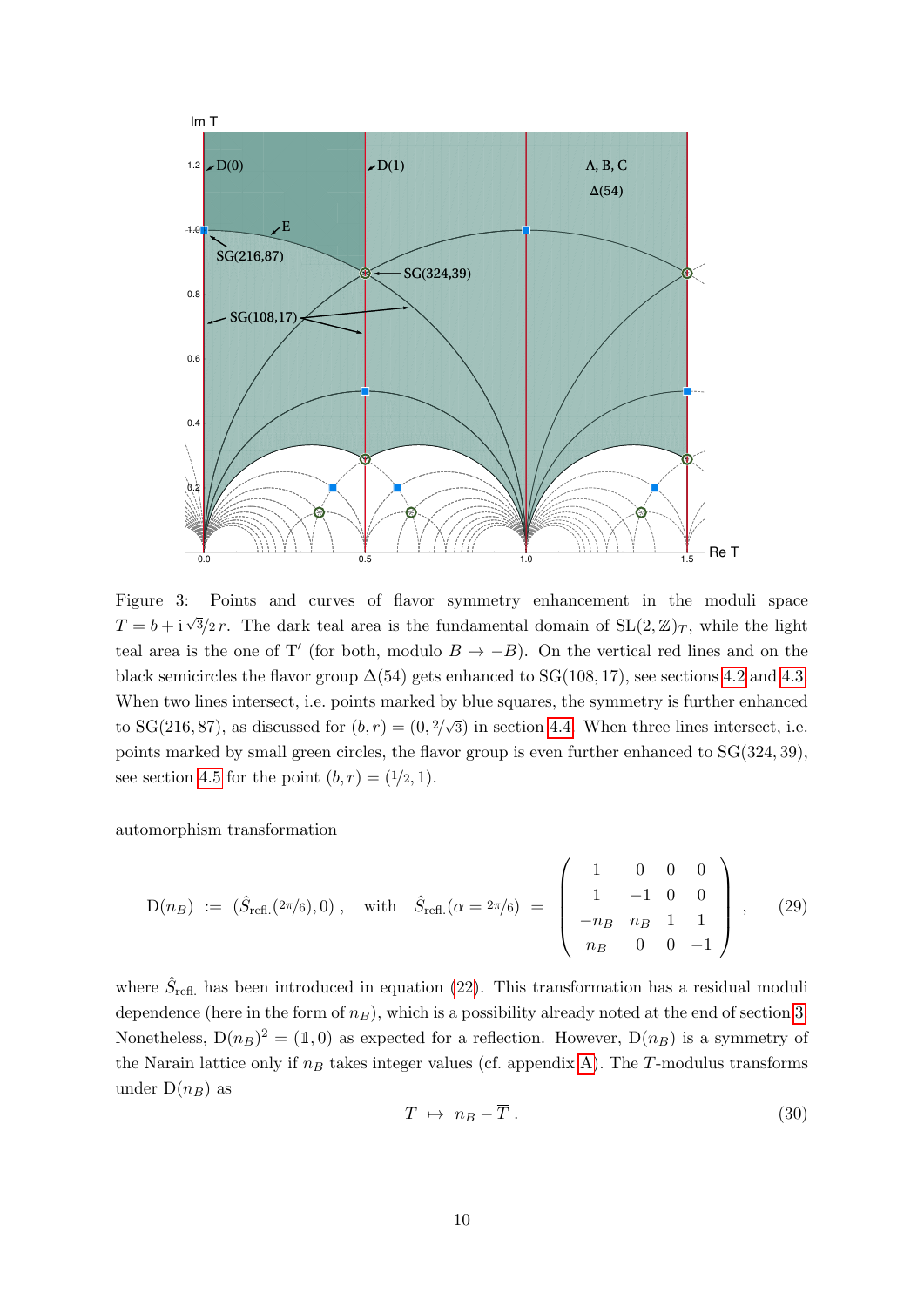Hence, the VEV  $\langle T \rangle$  is invariant

$$
\langle T \rangle \mapsto n_B - \overline{\langle T \rangle} = \langle T \rangle \quad \text{for} \quad \langle T \rangle = \frac{n_B}{2} + i \frac{\sqrt{3}}{2} \langle r \rangle \,. \tag{31}
$$

Therefore, at regions in moduli space where  $b = nB/2$  with  $n \in \mathbb{Z}$  there appears an unbroken  $\mathbb{Z}_2$ transformation generated by  $D(n_B)$ . This enhances the  $\Delta(54)$  flavor symmetry to SG(108,17), see figure [3.](#page-10-0)

The six-dimensional representation 6 of  $SG(108,17)$  acts faithfully on the six twisted strings  $(X, Y, Z, \overline{X}, \overline{Y}, \overline{Z})$ . The 6 branches into 3 ⊕ 3 of the  $\Delta(54)$  subgroup, implying that A, B, and C only act separately in the barred and unbarred subspaces. On the contrary,  $D(n_B)$  acts as an interchange of  $(X, Y, Z)$  and their CP-partners  $(\overline{X}, \overline{Y}, \overline{Z})$  (possibly with  $n_B$ -dependent phases). This is backed-up by that fact that, geometrically,  $D(n_B)$  acts as a reflection on the axis perpendicular to  $e_2$  and, consequently, it corresponds to complex conjugation in the extra dimensions [\[47\]](#page-17-13). Thus, from a  $\Delta(54)$  point of view, the  $\mathbb{Z}_2$  transformation  $D(n_B)$  acts as a  $\mathcal{CP}$ -like transformation. In the previous work [\[6\]](#page-15-2) outer automorphisms of the flavor group  $\Delta(54)$ were considered as candidates for  $\mathcal{CP}$ -like symmetries. And indeed, the  $\mathbb{Z}_2$  transformation  $D(n_B)$  is contained in the outer automorphism group  $S_4$  of  $\Delta(54)$ . Altogether, we see that at the specific lines  $b = \frac{n}{2}$  in moduli space the flavor- and CP-symmetries are unified into a single symmetry group.

Moreover, deflecting the VEV of the T-modulus away from the symmetry-enhanced point

$$
\langle T \rangle = \frac{n_B}{2} + i \frac{\sqrt{3}}{2} \langle r \rangle \quad \text{to} \quad \langle T' \rangle = \langle T \rangle + \delta T \quad \text{with} \quad \text{Re}(\delta T) \neq 0 , \tag{32}
$$

induces a spontaneous symmetry breaking of SG(108,17) to  $\Delta(54)$ . This shows that the unified flavor symmetry, and more specifically the  $\mathcal{CP}$ -like transformation  $D(n_B)$ , can be broken spontaneously.

#### <span id="page-11-0"></span>4.3 Black Circles

There are more regions in the T-moduli space with an enhanced flavor symmetry. For example, on the semicircle

$$
|T|^2 = 1 \quad \text{with} \quad \text{Im}(T) > 0 \,, \tag{33}
$$

a specific left-right-asymmetric reflection outer automorphism  $\hat{A}_{\text{refl.}}(\alpha_{\text{R}}, \alpha_{\text{L}})$  becomes an element of the symmetry group. Here,  $\alpha_R$  and  $\alpha_L$  depend on T precisely in such a way as to ensure that the additional symmetry generated by

$$
E := (\hat{A}_{refl.1}, 0), \text{ with } \hat{A}_{refl.1} := \begin{pmatrix} 0 & 0 & 0 & 1 \\ 0 & 0 & 1 & 1 \\ -1 & 1 & 0 & 0 \\ 1 & 0 & 0 & 0 \end{pmatrix},
$$
(34)

holds everywhere on the semi-circle.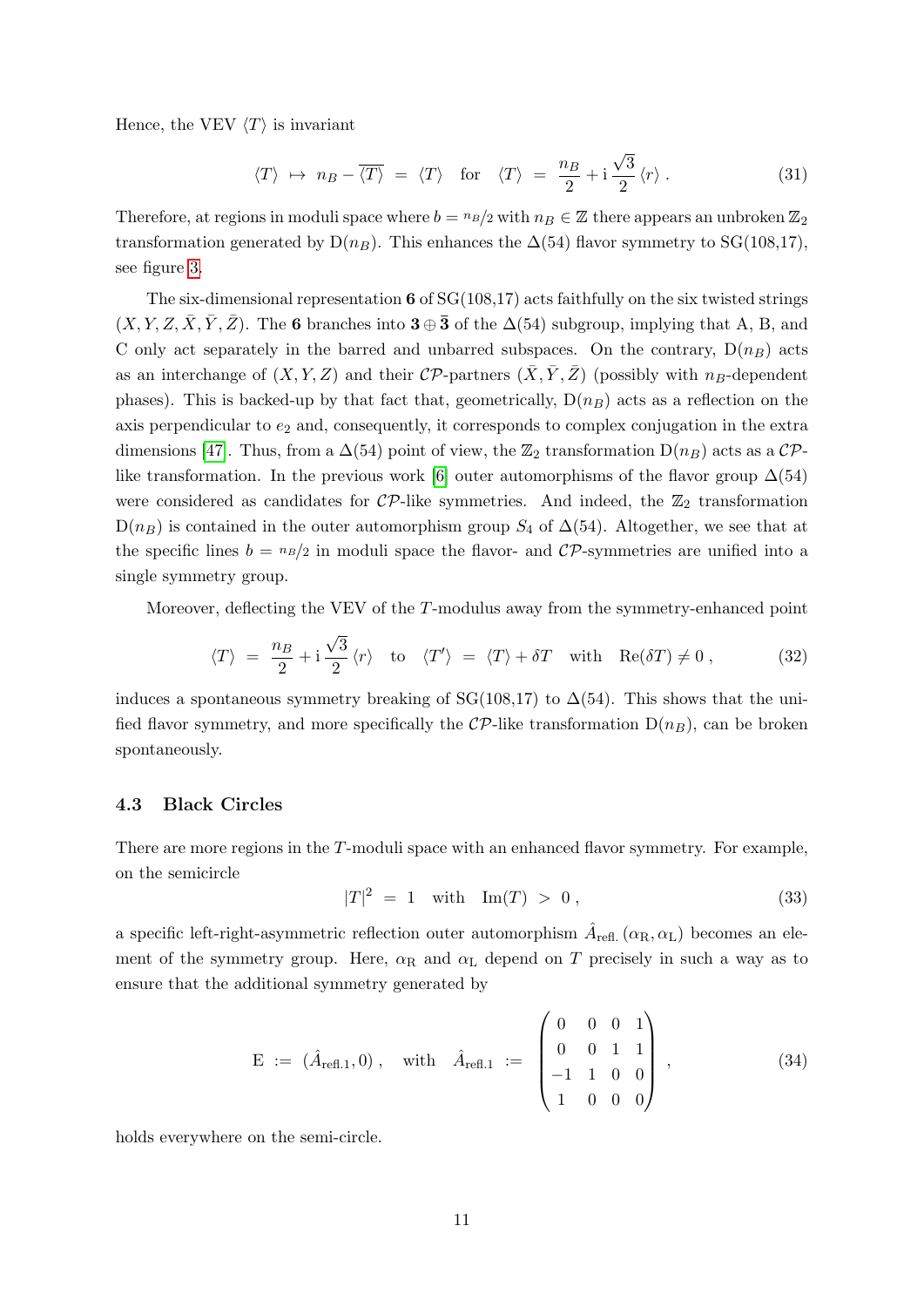Similar to the case in section [4.2,](#page-9-1) amending the generators A, B, C by the  $\mathbb{Z}_2$  transformation E enhances the  $\Delta(54)$  flavor symmetry to SG(108,17) everywhere on the semicircle. Despite being isomorphic, the two  $SG(108,17)$  groups here and in section [4.2](#page-9-1) are not identical, i.e. they are different extensions of  $\Delta(54)$ . Analogous enhancements happen on the other black semicircles depicted in figure [3.](#page-10-0)

## <span id="page-12-0"></span>4.4 Special point at  $b = 0$  and  $r = 2/\sqrt{3}$

Let us now consider a case where two lines meet, for example the point  $(b, r) = (0, 2/\sqrt{3})$  in the T-moduli space, marked by a blue square in figure [3.](#page-10-0) At this point, the unbroken generators, in addition to the usual ones of  $\Delta(54)$ , are D(0) and E. The total symmetry group at this point then can simply be computed as the closure of all generators, and the result is  $SG(216, 87)$ .

We remark that other, apparently independent, transformations might be conserved at this point as well. For example, the left-right-asymmetric 4-fold rotation  $\hat{A}_{\rm rot.}(2\pi/4, -2\pi/4)$ . However, none of these additional transformations is independent of the transformations above as all of them are already contained in SG(216, 87).

### <span id="page-12-1"></span>4.5 Special point at  $b = \frac{1}{2}$  and  $r = 1$

Finally, we consider a point in the T-moduli space where three lines meet, for example  $(b, r)$  $(1/2, 1)$ . There, we identify the following flavor symmetries:<sup>[5](#page-12-2)</sup> A, B, and C originate from the generic case,  $D(1)$  appears on the vertical line at  $b = 1/2$ , while E is the additional flavor symmetry on the semicircle  $|T|^2 = 1$ . In addition, for the semicircle with center  $(b, r) = (1, 0)$ we identify the unbroken reflection

$$
\mathbf{F} := (\hat{A}_{\text{refl.2}}, 0), \quad \text{with} \quad \hat{A}_{\text{refl.2}} := \begin{pmatrix} 1 & 0 & 0 & -1 \\ 1 & -1 & -1 & -1 \\ 0 & 0 & 1 & 1 \\ 0 & 0 & 0 & -1 \end{pmatrix} . \tag{35}
$$

This transformation is not independent of the others, as  $F = C E D(1) E$ . Also all other possible additional symmetries out of the set [\(22\)](#page-7-1), which may be envisaged at this specific point, turn out to be dependent. Thus, the total flavor symmetry at  $(b, r) = (1/2, 1)$  can be computed as the closure of  $\{A, B, C, D(1), E\}$  and the result is  $SG(324, 39)$ , see figure [3.](#page-10-0)

## 5 Conclusions and Outlook

In the present paper we have given a unified description of  $\mathcal{CP}$ - and flavor-symmetries in string theory. This was possible through the development of a new tool to obtain the full classification of flavor symmetries. It is based on the investigation of outer automorphisms of the

<span id="page-12-2"></span><sup>&</sup>lt;sup>5</sup>At the point  $(b, r) = (1/2, 1)$  there is an additional U(1)<sup>2</sup> gauge symmetry enhancement.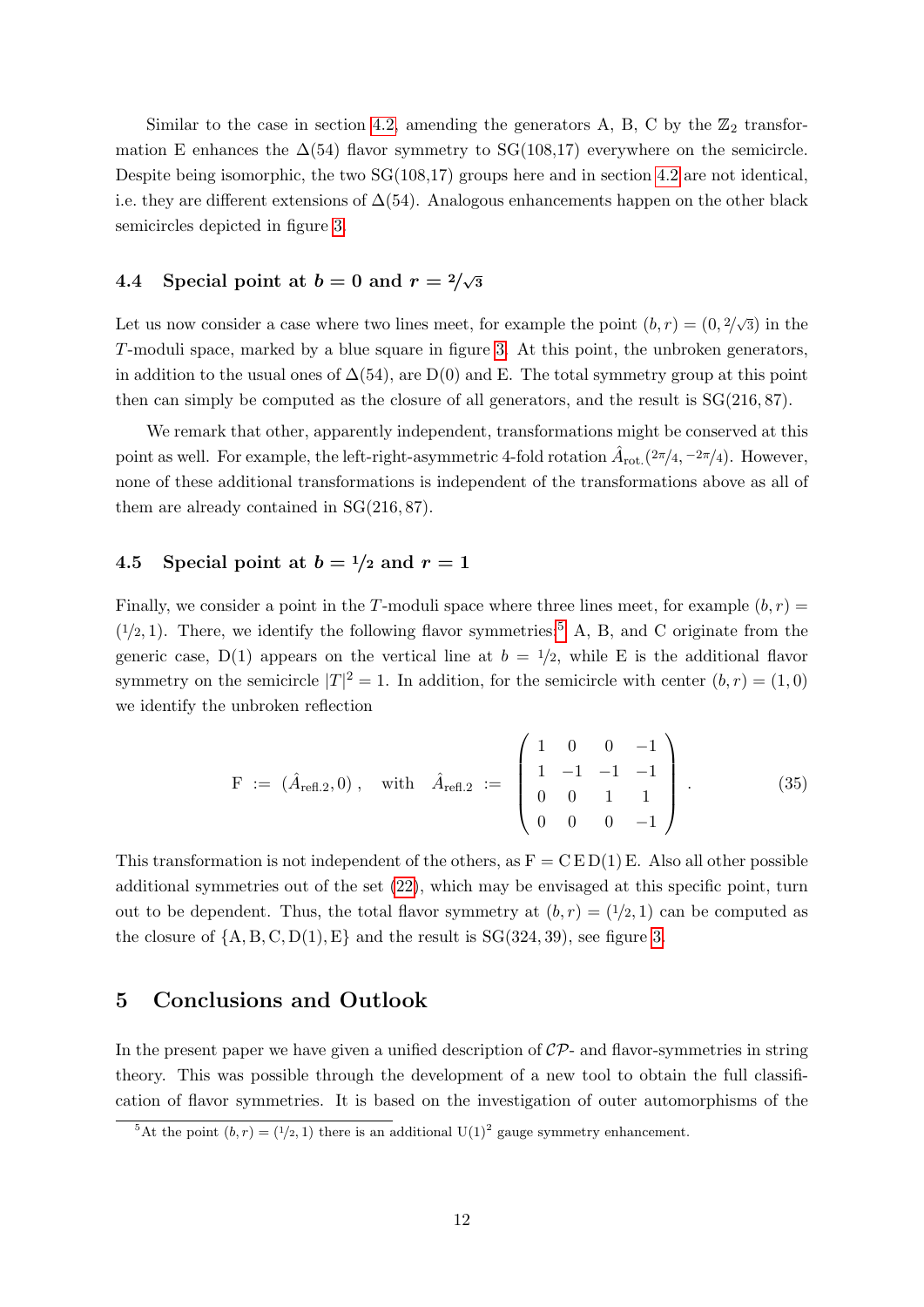Narain space group of compactified string theory. Apart from the traditional flavor symmetries (as discussed in [\[7](#page-15-3)[–9\]](#page-15-4)), this approach includes string dualities as well. The unified flavor group has the peculiar property that it is non-universal in the moduli space of compactified extra dimensions. Different regions (points or lines) in moduli space might enjoy enhanced flavor symmetries. This allows the unification of CP-transformations within the unified flavor symmetries. The spontaneous breakdown of  $\mathcal{CP}$  is then controlled by the vacuum expectation values of the moduli fields. We have illustrated this in a specific example based on the  $\mathbb{Z}_3$  orbifold. There we identify the traditional universal flavor group  $\Delta(54)$  at generic points in moduli space, with enhancements to unified flavor symmetries SG(108,17), SG(216,87) up to SG(324,39). The enhanced groups are pretty large although our analysis only considered a two-dimensional compactified space, whereas in string theory we have altogether six additional compact space dimensions.

The picture discussed here makes contact to the previous work on  $\mathcal{CP}$ -violation described in ref. [\[6\]](#page-15-2). The phenomenological implications are still valid here, but we have gained a new perspective in the sense that the explicit breakdown of  $\mathcal{CP}$  in [\[6\]](#page-15-2) can now be understood as a spontaneous breakdown of  $\mathcal{CP}$  within the unified picture. In addition, the new perspective presented here offers novel directions for flavor model building. As we find different flavor symmetries at different points in moduli space (in particular in six compact dimensions), fields that live at different locations in moduli space feel a different amount of flavor symmetry. Applied to the standard model of particle physics, this could explain, for example, why the observed flavor structure of quarks and leptons is so different. This is reminiscent of the concept of "local grand unification" [\[17,](#page-16-1) [18\]](#page-16-2) where we can identify different enhanced gauge groups at different "geographical" locations [\[48\]](#page-18-0) in compact extra dimensions.

The enhanced unified flavor groups are pretty large (especially in the realistic case of six compact dimensions) and allow flexibility for a step-wise breakdown through Wilson lines [\[49–](#page-18-1)[51\]](#page-18-2) and the vacuum expectation values of the moduli of compact space. This could lead to a different flavor- and CP-structure for the various sectors of the standard model like up- or down-quarks, charged leptons or neutrinos. Such a scheme would share similarities with flavor constructions discussed recently [\[52,](#page-18-3) [53\]](#page-18-4). It would also connect to bottom-up constructions that use duality transformations for models of mixing in the quark and especially the lepton sector [\[21](#page-16-4)[–33\]](#page-17-0), although there are two major differences between these studies and our present point of view. The first one comes from the fact that in our picture the flavor symmetries are a hybrid combination of traditional and modular discrete symmetries, whereas in [\[21](#page-16-4)[–33\]](#page-17-0) the flavor symmetries are assumed to be completely contained within the modular group. The second difference is a consequence of the fact that in the string theory picture the Kähler potential (and thus the superpotential as well) transforms non-trivially under modular transformations [\[11–](#page-15-8)[16\]](#page-16-0) in contrast to the assumption of the papers mentioned above. We shall elaborate on the details of these differences in a future publication.

The present discussion shows that string theory naturally leads to a rich and flexible flavor structure that could explain many different aspects of flavor- and  $\mathcal{CP}$ -symmetry in the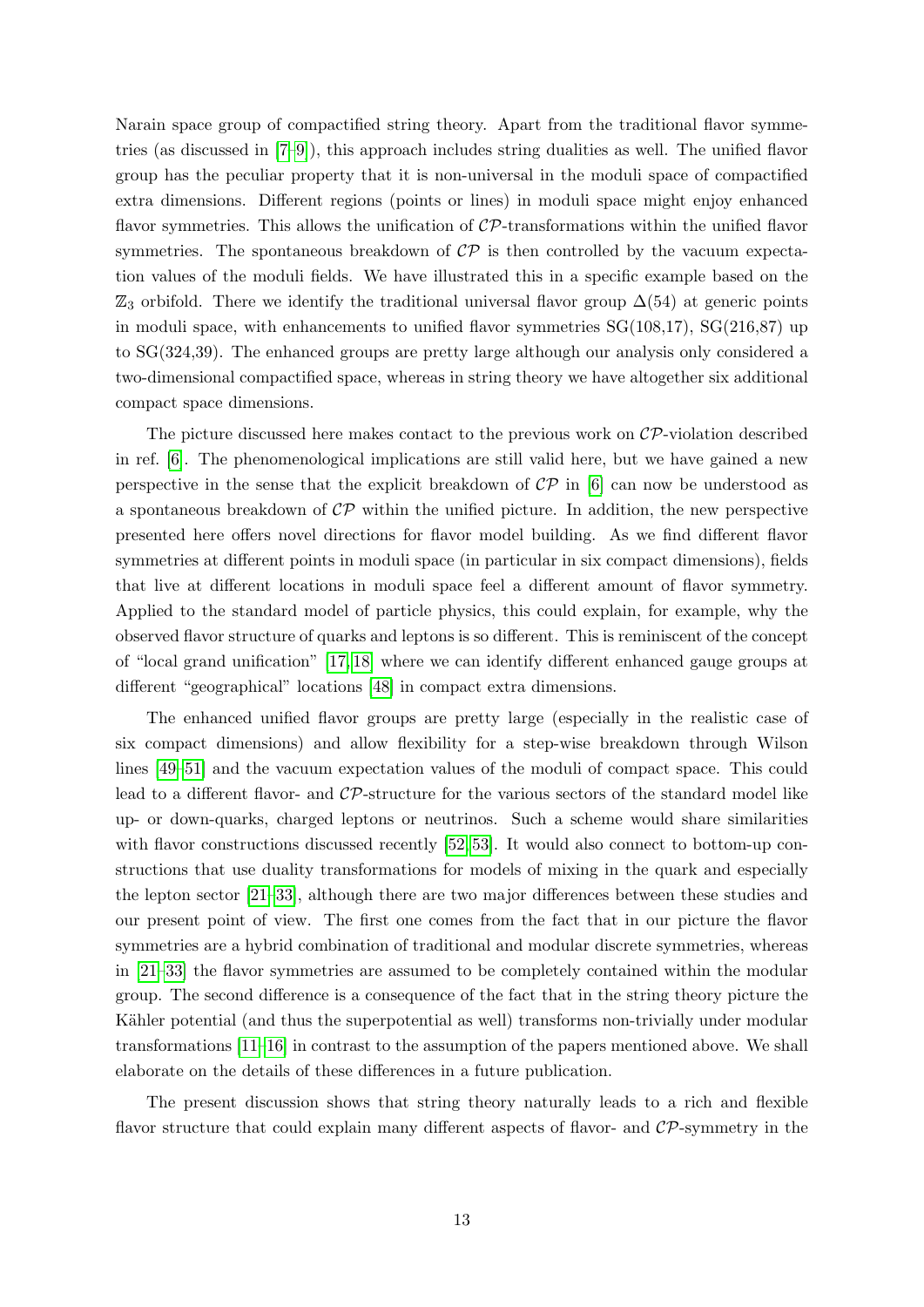standard model. It is worthwhile to go ahead with future research in that direction, both from the bottom-up and top-down perspective.

## Acknowledgments

H.P.N. thanks Dieter Lüst and the Arnold Sommerfeld Center at LMU Munich for hospitality and support. P.V. is supported by the Deutsche Forschungsgemeinschaft (SFB1258).

## <span id="page-14-0"></span>A Narain lattice

We consider string compactifications on a  $(D, D)$ -dimensional Narain lattice Γ and its (symmetric)  $\mathbb{T}^D/\mathbb{Z}_K$  orbifold in D extra dimensions, following the conventions of ref. [\[39\]](#page-17-5). In this case the Narain lattice is a 2D-dimensional lattice. It is defined by 2D basis vectors  $E_{i=1,...,2D}$ , which we combine into a  $(2D \times 2D)$ -dimensional vielbein matrix E. In more detail, the Narain lattice  $\Gamma$  can be defined by a torus compactification of right- and left-moving bosonic string coordinates  $y_R$  and  $y_L$ , respectively, i.e.

$$
Y \sim Y + E\hat{N} \quad \text{with} \quad Y = \left(\begin{array}{c} y_{\text{R}} \\ y_{\text{L}} \end{array}\right) \in \mathbb{R}^{2D} \quad \text{and} \quad \hat{N} = \left(\begin{array}{c} n \\ m \end{array}\right) \in \mathbb{Z}^{2D} \,, \tag{36}
$$

where  $n \in \mathbb{Z}^D$  and  $m \in \mathbb{Z}^D$  are the winding and Kaluza-Klein quantum numbers, respectively. The string coordinates y and their T-duals  $\tilde{y}$  are related by

$$
\begin{pmatrix} y \\ \tilde{y} \end{pmatrix} = \frac{1}{\sqrt{2}} \begin{pmatrix} 1 & 1 \\ -1 & 1 \end{pmatrix} \begin{pmatrix} y_R \\ y_L \end{pmatrix} . \tag{37}
$$

For the string theory to have a modular invariant partition function, the vielbein E has to span an even self-dual lattice with signature  $(D, D)$  – called the Narain lattice Γ. Hence, in the absence of Wilson lines the vielbein  $E$  can be parametrized as

<span id="page-14-1"></span>
$$
E = \frac{1}{\sqrt{2}} \begin{pmatrix} \frac{e^{-T}}{\sqrt{\alpha'}} (G - B) & -\sqrt{\alpha'} e^{-T} \\ \frac{e^{-T}}{\sqrt{\alpha'}} (G + B) & \sqrt{\alpha'} e^{-T} \end{pmatrix},
$$
(38)

where e is the geometrical vielbein of the D-dimensional torus  $\mathbb{T}^D$  with metric  $G := e^{\mathrm{T}}e$ ,  $e^{-T}$  denotes the transposed inverse of e,  $\alpha'$  denotes the Regge slope, and  $B = -B^{T}$  is the anti-symmetric B-field. From eq. [\(38\)](#page-14-1) it follows that

$$
E^{\mathrm{T}} \eta E = \hat{\eta}, \quad \text{where} \quad \eta := \begin{pmatrix} -\mathbb{1} & 0 \\ 0 & \mathbb{1} \end{pmatrix} \quad \text{and} \quad \hat{\eta} := \begin{pmatrix} 0 & \mathbb{1} \\ \mathbb{1} & 0 \end{pmatrix}. \tag{39}
$$

A transformation of the vielbein  $E \mapsto E' = E \hat{M}^{-1}$  is a symmetry of the Narain lattice  $\Gamma$  iff

$$
\hat{M} \in GL(2D, \mathbb{Z}) \quad \text{and} \quad \hat{M}^{\mathrm{T}} \hat{\eta} \hat{M} = \hat{\eta} \,. \tag{40}
$$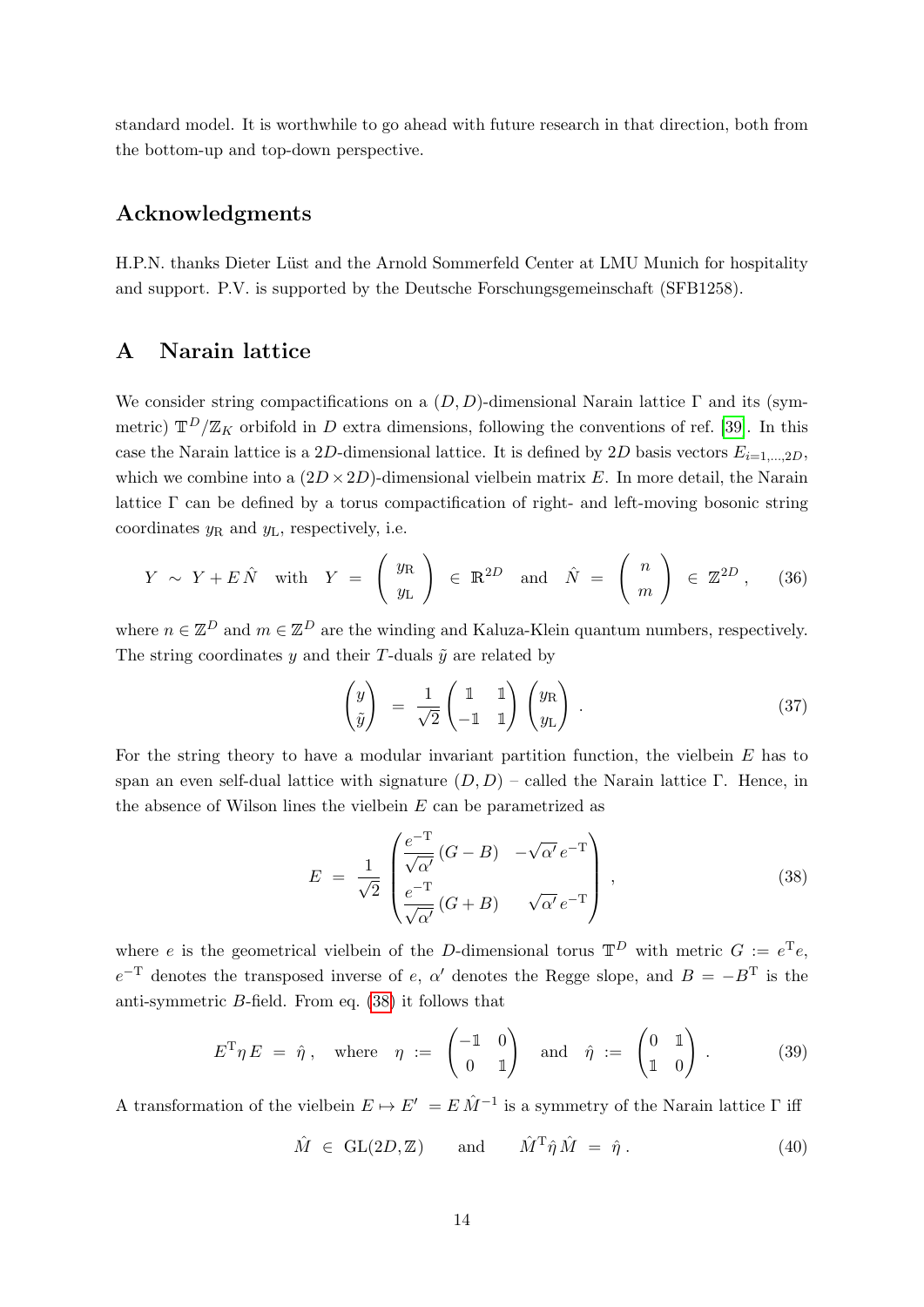## References

- <span id="page-15-0"></span>[1] M.-C. Chen and K. T. Mahanthappa, Group Theoretical Origin of CP Violation, Phys. Lett. B681 (2009), 444–447, arXiv:0904.1721 [hep-ph].
- [2] F. Feruglio, C. Hagedorn, and R. Ziegler, Lepton Mixing Parameters from Discrete and CP Symmetries, JHEP 07 (2013), 027, arXiv:1211.5560 [hep-ph].
- [3] M. Holthausen, M. Lindner, and M. A. Schmidt, CP and Discrete Flavour Symmetries, JHEP 04 (2013), 122, arXiv:1211.6953 [hep-ph].
- <span id="page-15-6"></span>[4] M.-C. Chen, M. Fallbacher, K. T. Mahanthappa, M. Ratz, and A. Trautner, CP Violation from Finite Groups, Nucl. Phys. B883 (2014), 267–305, arXiv:1402.0507 [hep-ph].
- <span id="page-15-1"></span>[5] A. Trautner, CP and other Symmetries of Symmetries, Ph.D. thesis, Munich, Tech. U., Universe, 2016, arXiv:1608.05240 [hep-ph].
- <span id="page-15-2"></span>[6] H. P. Nilles, M. Ratz, A. Trautner, and P. K. S. Vaudrevange, CP Violation from String Theory, Phys. Lett. B786 (2018), 283–287, arXiv:1808.07060 [hep-th].
- <span id="page-15-3"></span>[7] T. Kobayashi, H. P. Nilles, F. Plöger, S. Raby, and M. Ratz, *Stringy origin of non-Abelian* discrete flavor symmetries, Nucl. Phys. B768 (2007), 135-156, arXiv:hep-ph/0611020 [hep-ph].
- [8] H. P. Nilles, M. Ratz, and P. K. S. Vaudrevange, Origin of Family Symmetries, Fortsch. Phys. 61 (2013), 493–506, arXiv:1204.2206 [hep-ph].
- <span id="page-15-4"></span>[9] F. Beye, T. Kobayashi, and S. Kuwakino, Gauge Origin of Discrete Flavor Symmetries in Heterotic Orbifolds, Phys. Lett. **B736** (2014),  $433-437$ ,  $arXiv:1406.4660$  [hep-th].
- <span id="page-15-5"></span>[10] A. Giveon, E. Rabinovici, and G. Veneziano, Duality in String Background Space, Nucl. Phys. B322 (1989), 167–184.
- <span id="page-15-8"></span>[11] J. Lauer, J. Mas, and H. P. Nilles, *Duality and the Role of Nonperturbative Effects on the* World Sheet, Phys. Lett. B226 (1989), 251–256.
- [12] J. Lauer, J. Mas, and H. P. Nilles, Twisted sector representations of discrete background symmetries for two-dimensional orbifolds, Nucl. Phys. **B351** (1991), 353-424.
- <span id="page-15-7"></span>[13] W. Lerche, D. Lüst, and N. P. Warner, Duality Symmetries in  $N = 2$  Landau-Ginzburg Models, Phys. Lett. B231 (1989), 417–424.
- [14] E. J. Chun, J. Mas, J. Lauer, and H. P. Nilles, Duality and Landau-Ginzburg Models, Phys. Lett. B233 (1989), 141–146.
- [15] S. Ferrara, D. Lüst, A. D. Shapere, and S. Theisen, *Modular Invariance in Supersymmetric* Field Theories, Phys. Lett. B225 (1989), 363.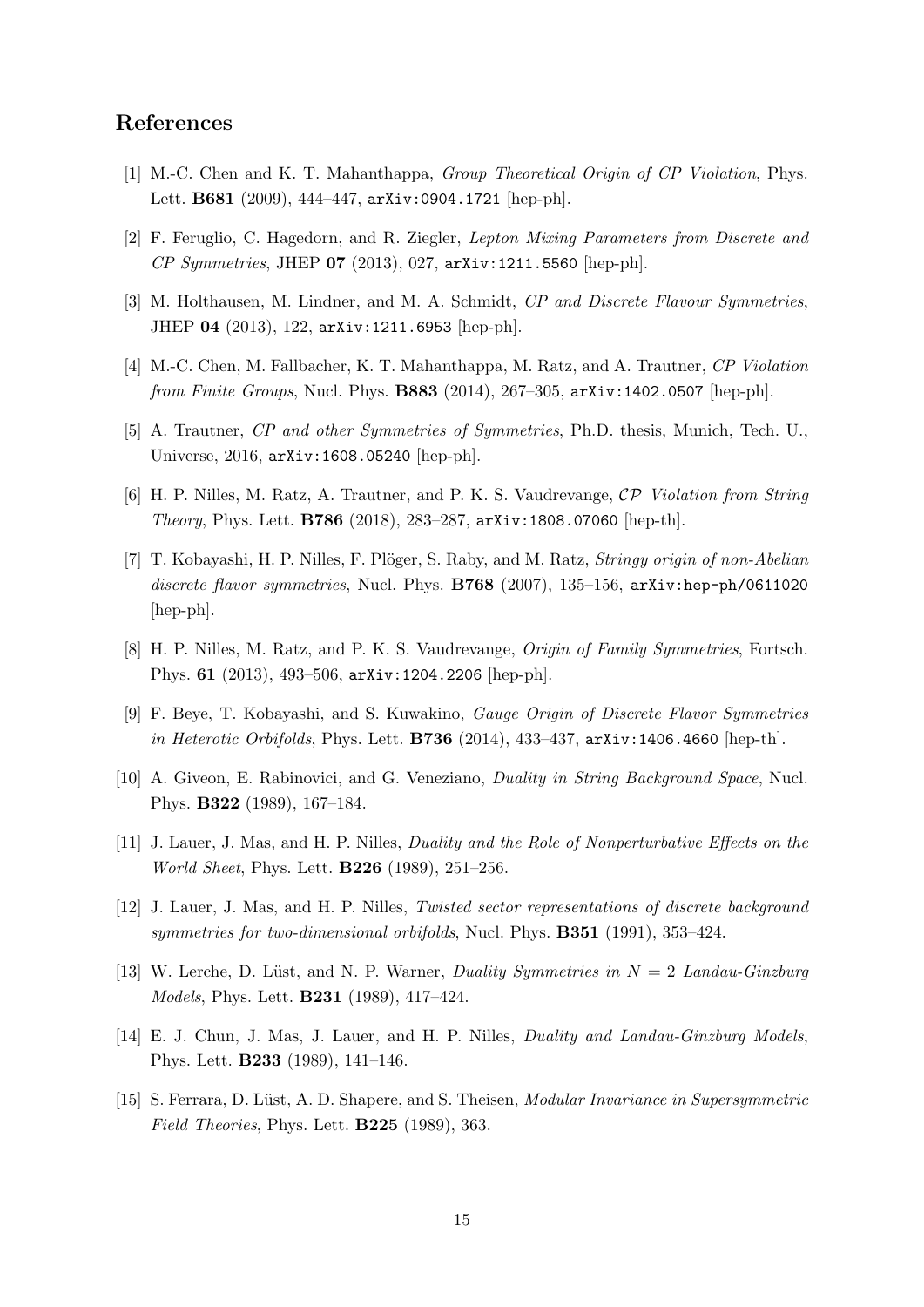- <span id="page-16-0"></span>[16] S. Ferrara, D. Lüst, and S. Theisen, *Target Space Modular Invariance and Low-Energy* Couplings in Orbifold Compactifications, Phys. Lett. B233 (1989), 147–152.
- <span id="page-16-1"></span>[17] S. Förste, H. P. Nilles, P. K. S. Vaudrevange, and A. Wingerter, *Heterotic brane world*, Phys. Rev. D70 (2004), 106008, arXiv:hep-th/0406208 [hep-th].
- <span id="page-16-2"></span>[18] W. Buchmüller, K. Hamaguchi, O. Lebedev, and M. Ratz, *Dual models of gauge unification* in various dimensions, Nucl. Phys.  $B712$  (2005), 139-156, arXiv:hep-ph/0412318 [hepph].
- <span id="page-16-3"></span>[19] G. Altarelli and F. Feruglio, Tri-bimaximal neutrino mixing,  $A(4)$  and the modular symmetry, Nucl. Phys. B741 (2006), 215-235, arXiv:hep-ph/0512103 [hep-ph].
- [20] R. de Adelhart Toorop, F. Feruglio, and C. Hagedorn, Finite Modular Groups and Lepton Mixing, Nucl. Phys. **B858** (2012), 437-467, arXiv:1112.1340 [hep-ph].
- <span id="page-16-4"></span>[21] F. Feruglio, Are neutrino masses modular forms?, From My Vast Repertoire ...: Guido Altarelli's Legacy (A. Levy, S. Forte, and G. Ridolfi, eds.), 2019, pp. 227–266.
- [22] T. Kobayashi, K. Tanaka, and T. H. Tatsuishi, Neutrino mixing from finite modular groups, Phys. Rev. D98 (2018), no. 1, 016004,  $arXiv:1803.10391$  [hep-ph].
- [23] T. Kobayashi, S. Nagamoto, S. Takada, S. Tamba, and T. H. Tatsuishi, Modular symmetry and non-Abelian discrete flavor symmetries in string compactification, Phys. Rev. D97  $(2018)$ , no. 11, 116002, arXiv:1804.06644 [hep-th].
- [24] J. T. Penedo and S. T. Petcov, Lepton Masses and Mixing from Modular S<sub>4</sub> Symmetry, Nucl. Phys. B939 (2019), 292–307, arXiv:1806.11040 [hep-ph].
- [25] J. C. Criado and F. Feruglio, Modular Invariance Faces Precision Neutrino Data, SciPost Phys. 5 (2018), 042, arXiv:1807.01125 [hep-ph].
- [26] T. Kobayashi, N. Omoto, Y. Shimizu, K. Takagi, M. Tanimoto, and T. H. Tatsuishi, Modular  $A_4$  invariance and neutrino mixing, JHEP 11 (2018), 196,  $arXiv:1808.03012$ [hep-ph].
- [27] P. P. Novichkov, J. T. Penedo, S. T. Petcov, and A. V. Titov, Modular S<sub>4</sub> Models of Lepton Masses and Mixing,  $(2018)$ ,  $arXiv:1811.04933$  [hep-ph].
- [28] T. Kobayashi and S. Tamba, Modular forms of finite modular subgroups from magnetized D-brane models, Phys. Rev. D99 (2019), no. 4, 046001, arXiv:1811.11384 [hep-th].
- [29] P. P. Novichkov, J. T. Penedo, S. T. Petcov, and A. V. Titov, *Modular A*<sub>5</sub> Symmetry for Flavour Model Building, (2018), arXiv:1812.02158 [hep-ph].
- [30] F. J. de Anda, S. F. King, and E. Perdomo, SU(5) Grand Unified Theory with A<sup>4</sup> Modular  $Symmetry, (2018), arXiv:1812.05620$  [hep-ph].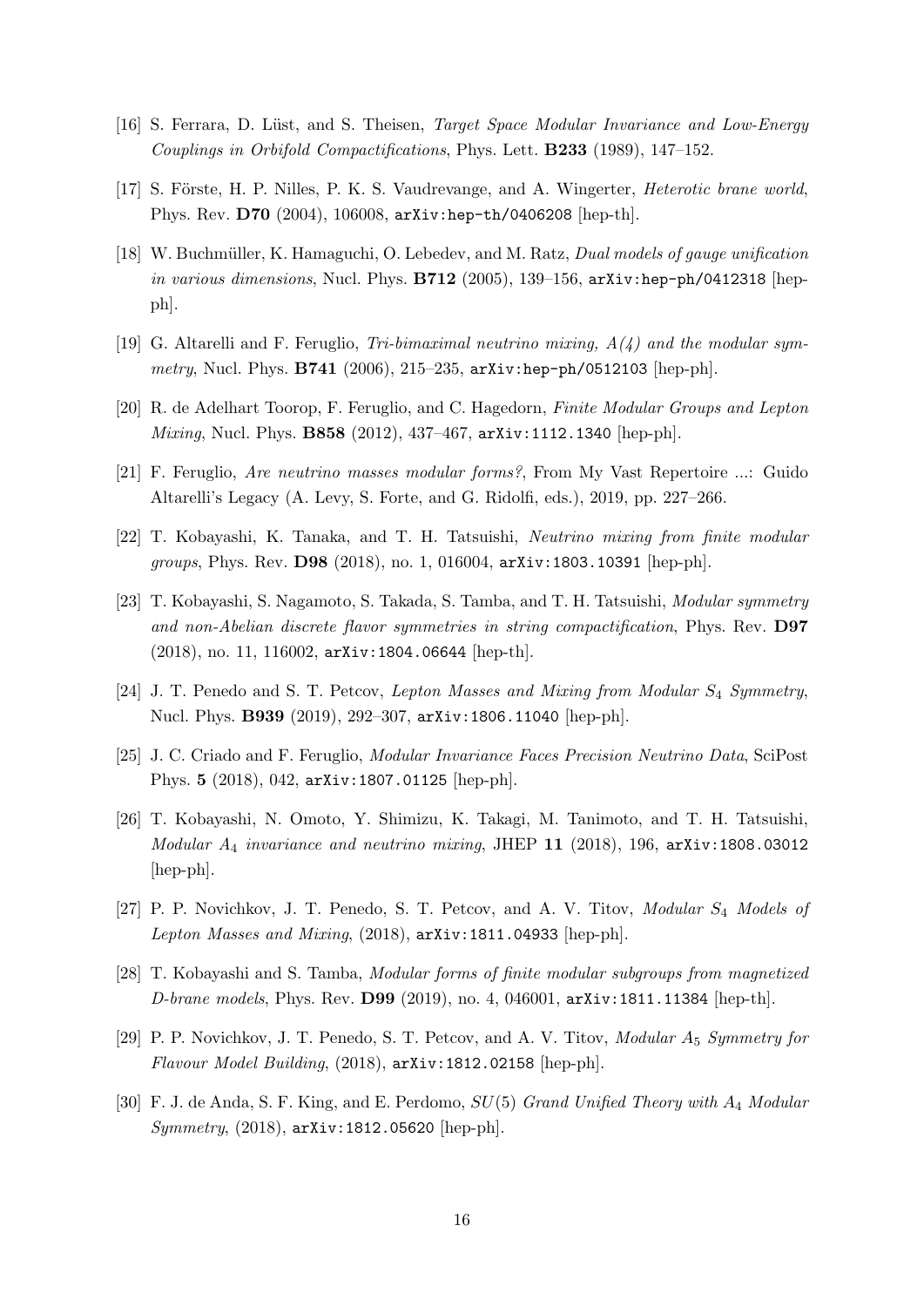- [31] H. Okada and M. Tanimoto, CP violation of quarks in  $A_4$  modular invariance, (2018), arXiv:1812.09677 [hep-ph].
- [32] T. Kobayashi, Y. Shimizu, K. Takagi, M. Tanimoto, T. H. Tatsuishi, and H. Uchida, Finite modular subgroups for fermion mass matrices and baryon/lepton number violation, (2018), arXiv:1812.11072 [hep-ph].
- <span id="page-17-0"></span>[33] P. P. Novichkov, S. T. Petcov, and M. Tanimoto, Trimaximal Neutrino Mixing from Modular A4 Invariance with Residual Symmetries, (2018), arXiv:1812.11289 [hep-ph].
- <span id="page-17-1"></span>[34] K. S. Narain, *New Heterotic String Theories in Uncompactified Dimensions i* 10, Phys. Lett. 169B (1986), 41–46.
- <span id="page-17-2"></span>[35] K. S. Narain, M. H. Sarmadi, and E. Witten, A Note on Toroidal Compactification of Heterotic String Theory, Nucl. Phys. B279 (1987), 369–379.
- <span id="page-17-3"></span>[36] The GAP Group, GAP – Groups, Algorithms, and Programming, Version 4.10.0, 2018, https://www.gap-system.org.
- <span id="page-17-4"></span>[37] K. S. Narain, M. H. Sarmadi, and C. Vafa, Asymmetric Orbifolds, Nucl. Phys. **B288** (1987), 551.
- [38] K. S. Narain, M. H. Sarmadi, and C. Vafa, Asymmetric orbifolds: Path integral and operator formulations, Nucl. Phys. B356 (1991), 163–207.
- <span id="page-17-5"></span>[39] S. Groot Nibbelink and P. K. S. Vaudrevange, T-duality orbifolds of heterotic Narain compactifications, JHEP 04 (2017), 030, arXiv:1703.05323 [hep-th].
- <span id="page-17-6"></span>[40] L. J. Dixon, J. A. Harvey, C. Vafa, and E. Witten, Strings on Orbifolds, Nucl. Phys. B261 (1985), 678–686, [,678(1985)].
- <span id="page-17-7"></span>[41] L. J. Dixon, J. A. Harvey, C. Vafa, and E. Witten, Strings on Orbifolds. 2., Nucl. Phys. B274 (1986), 285–314.
- <span id="page-17-8"></span>[42] S. Hamidi and C. Vafa, Interactions on Orbifolds, Nucl. Phys. B279 (1987), 465.
- <span id="page-17-9"></span>[43] S. Ramos-Sánchez and P. K. S. Vaudrevange, Note on the space group selection rule for closed strings on orbifolds, JHEP  $01$  (2019), 055, arXiv:1811.00580 [hep-th].
- <span id="page-17-10"></span>[44] A. Lukas and C. Mishra, Discrete Symmetries of Complete Intersection Calabi-Yau Man $ifolds, (2017), arXiv:1708.08943$  [hep-th].
- <span id="page-17-11"></span>[45] P. Candelas and C. Mishra, *Highly Symmetric Quintic Quotients*, Fortsch. Phys. **66** (2018), 1800017, arXiv:1709.01081 [hep-th].
- <span id="page-17-12"></span>[46] R. L. E. Schwarzenberger, N-dimensional crystallography, Pitman Publishing (UK), 1980.
- <span id="page-17-13"></span>[47] A. Strominger and E. Witten, New Manifolds for Superstring Compactification, Commun. Math. Phys. 101 (1985), 341.